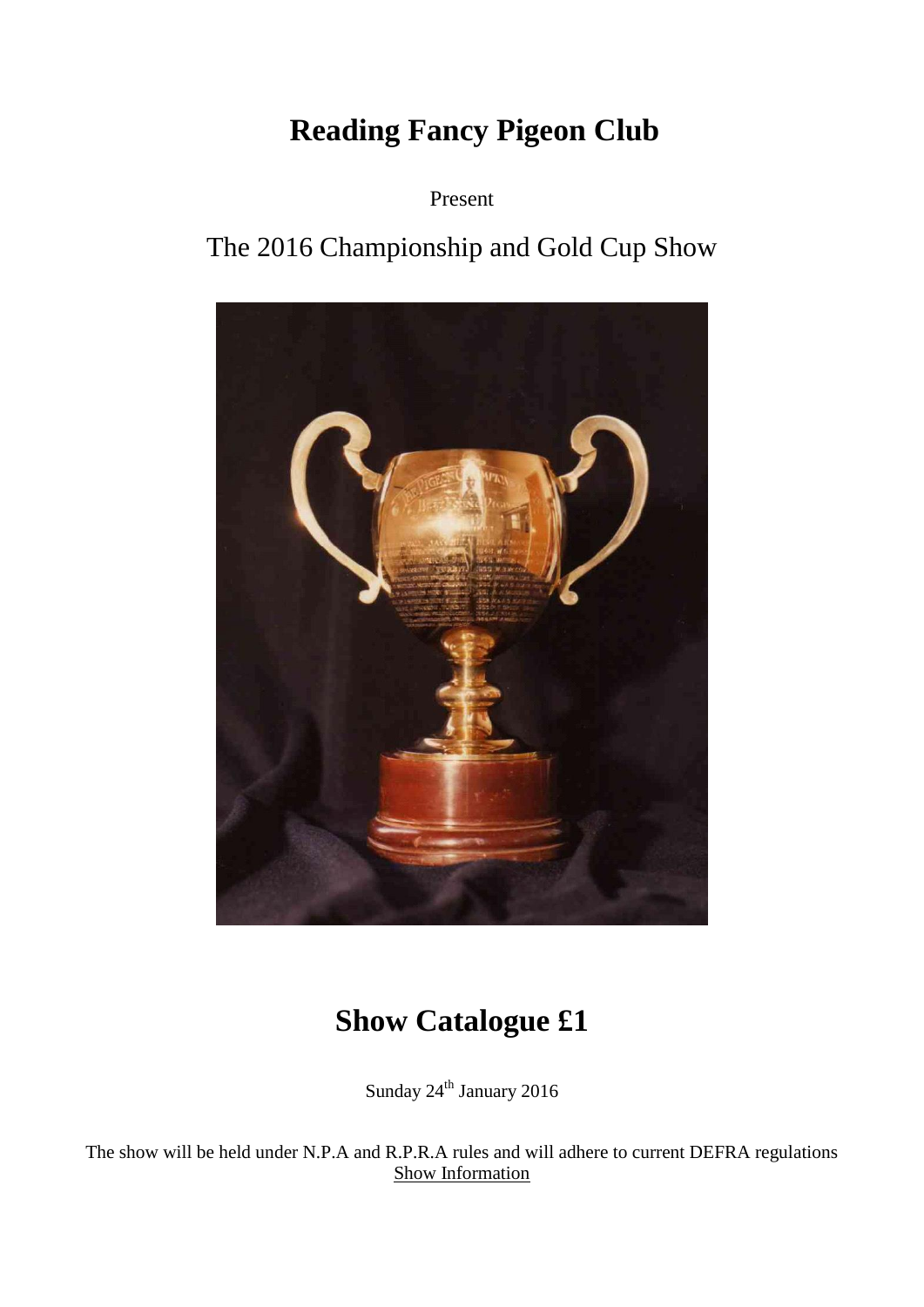The Reading Fancy Pigeon Club would like to thank all of this year's exhibitors for their support and wish them a safe journey home and look forward to seeing you all next year.

All perpetual trophies belonging to the Reading Fancy Pigeon Club must be signed for before show closure.

No one may leave the show hall until all birds are basketed and accounted for at the close of show.

Good biosecurity should be practised at all times during the show.

Food and water for the birds will be available upon request.

The raffle will be called at approximately 3pm.

No other birds or livestock are to be brought into the show hall with the exception of guide dogs.

No birds to be released outside the show hall, any person doing so will be reported to the N.P.A or R.R.P.A.

A donation from any show profits will be made to a local cancer charity.

# H.G Wheeler

Harry Wheeler was the first secretary of the Reading Fancy Pigeon Club, which was formed in 1953 as the Berks, Bucks and Oxon Columbarian Society. He held the position until the late 1970's overseeing the growth of the society and the beginning of the annual championship show, which grew to become an important date in the calendar. He was a tireless worker for the pigeon fancy and was secretary of the National Pigeon Association for a number of years in the 1970's.

A breeder and exhibitor of many different varieties over the years, Harry was in great demand as a judge throughout the country and was considered as a great "all rounder". As author of the book "Exhibition and Flying Pigeons", Harry is an important person in the history of the club and we are pleased that his name remains to the fore at our show in the form of the special award named in his honour.

# H. G Kenyon

Geoff Kenyon, a specialist breeder of Schietti Modenas was a great worker for the pigeon world and was an important figure in the history of the Reading Fancy Pigeon Club. He held numerous positions in the fancy over the years, including president of our club, president and secretary of the National Peristeronic Society, show secretary for the National Modena Club and was an acting secretary of the National Pigeon Association for a brief period in the early 1970's.

He was a great benefactor to the Reading fancy Pigeon Club, lending the club money and collecting show pens regularly from our supplier when out on business trips. He is fondly remembered and the club is proud to honour his name in the form of a special at the championship show.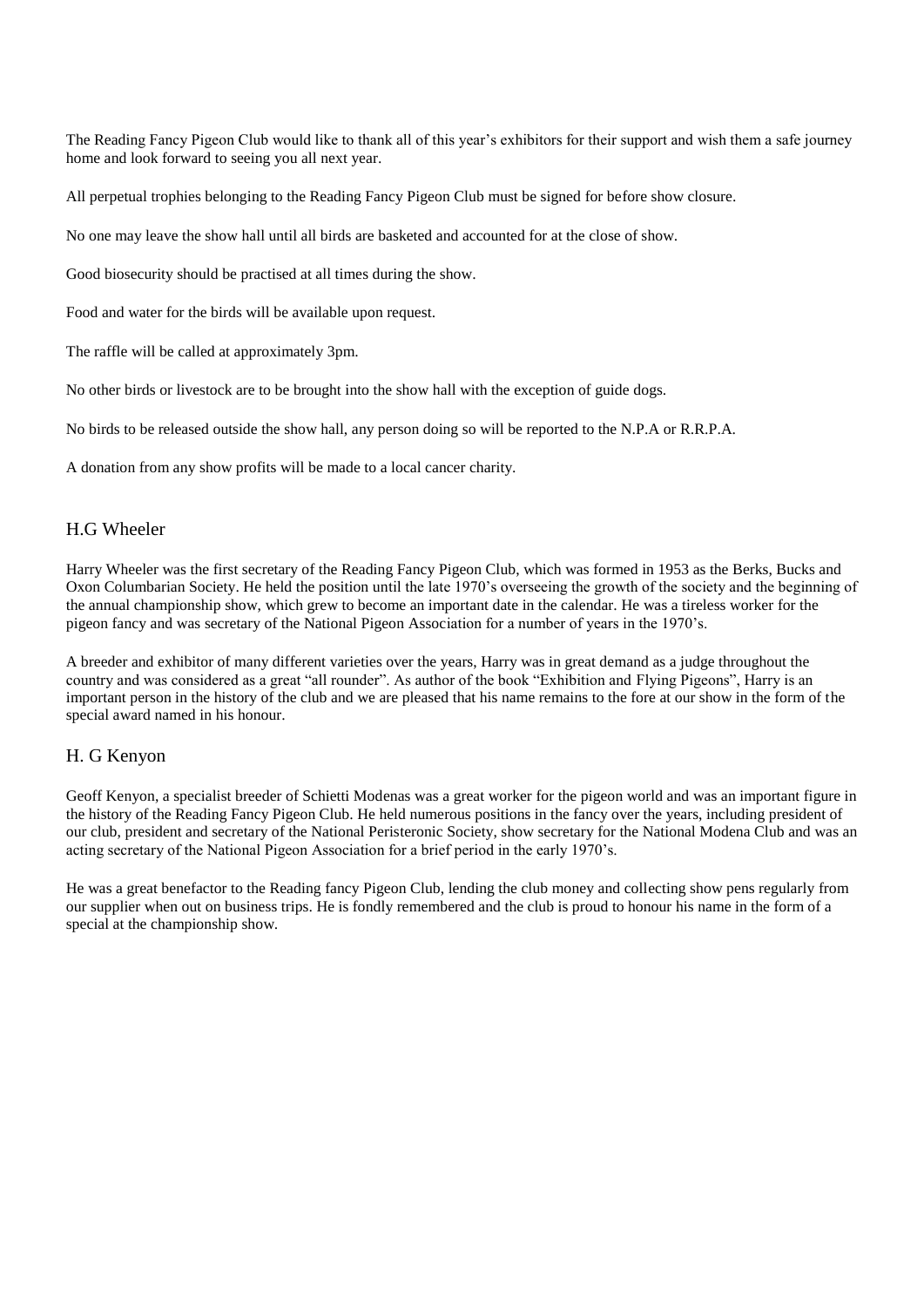| <b>Team</b><br>Class A                                                         | Judge: J.Vaughan                         |                                |
|--------------------------------------------------------------------------------|------------------------------------------|--------------------------------|
| T 1 R.S Henderson $3^{\text{rd}}$<br>T4 Littlewood & Roscoe 1st                | T2 J & J Mullan $2^{nd}$                 | T3 John S Harrison             |
| <b>West Of England Flying Tumblers</b>                                         | Judge: K.Goodman MBE                     |                                |
| 1 Red/Yellow/Strawberry Adult Cock<br>1 P Holland $1st$                        | 2 D Baker                                | 3 P Holland $2^{nd}$           |
| 2 Red/Yellow/Strawberry Adult Hen<br>4 P Holland $3^{\text{rd}}$               | 5 D Baker 1 <sup>st</sup> NPA            | 2 <sup>nd</sup><br>6 P Holland |
| 3 Red/Yellow/Strawberry 2015<br>7 P Holland 1st                                | 8 P Holland 2 <sup>nd</sup>              |                                |
| 4 Black/Dun Adult Cock<br>9 Nigel Solly $3^{\text{rd}}$<br>12 N Thomson        | 10 D Baker $1st$                         | 11 D Baker $2nd$               |
| 5 Black/Dun Adult Hen<br>13 Nigel Solly 1st NPA                                | 14 D Baker $2nd$                         |                                |
| 6 Black/Dun 2015<br>15 Nigel Solly 1st                                         | 16 N Thomson $2^{nd}$                    |                                |
| 7 Bar Any Colour Adult Cock<br>17 Nigel Solly 1st                              | 18 D Baker $2^{nd}$                      |                                |
| 8 Bar Any Colour Adult Hen<br>$2^{nd}$<br>19 Nigel Solly                       | 20 N Thomson $1st$ NPA                   |                                |
| 9 Bar Any Colour 2015<br>21 Nigel Solly                                        | 22 N Thomson $1st$                       |                                |
| 10 A.O.C Adult Cock<br>23 D Baker                                              | 24 D Baker $1st$ NPA                     |                                |
| 11 A.O.C Adult Hen<br>25 D Baker $1st$                                         |                                          |                                |
| 12 A.O.C 2015<br>$26$ D Baker $3^{\text{rd}}$<br>29 D Baker $1st$              | 27 N Thomson                             | 28 D Baker $2nd$               |
| <b>Exhibition Flying Tippler</b>                                               | Judge: F.Bradbourn                       |                                |
| 13 Light Print/Mottled Adult<br>30 R.S Henderson $3^{\text{rd}}$<br>33 S Carey | 31 S Carey $1st NPA$<br>34 S Carey $2nd$ | 32 S Carey                     |
| 14 Light Print/Mottled 2015<br>35 S Carey $1st$                                | 36 S Carey                               |                                |
| 15 A .O.C Adult Cock<br>37 Nigel Solly $2nd$                                   | 38 S Carey $3rd$                         | 39 Nigel Solly $1st$ NPA       |
| 16 A.O.C Adult Hen<br>40 Nigel Solly $3^{\text{rd}}$                           | 41 S Carey $1st$                         | 42 Nigel Solly 2 <sup>nd</sup> |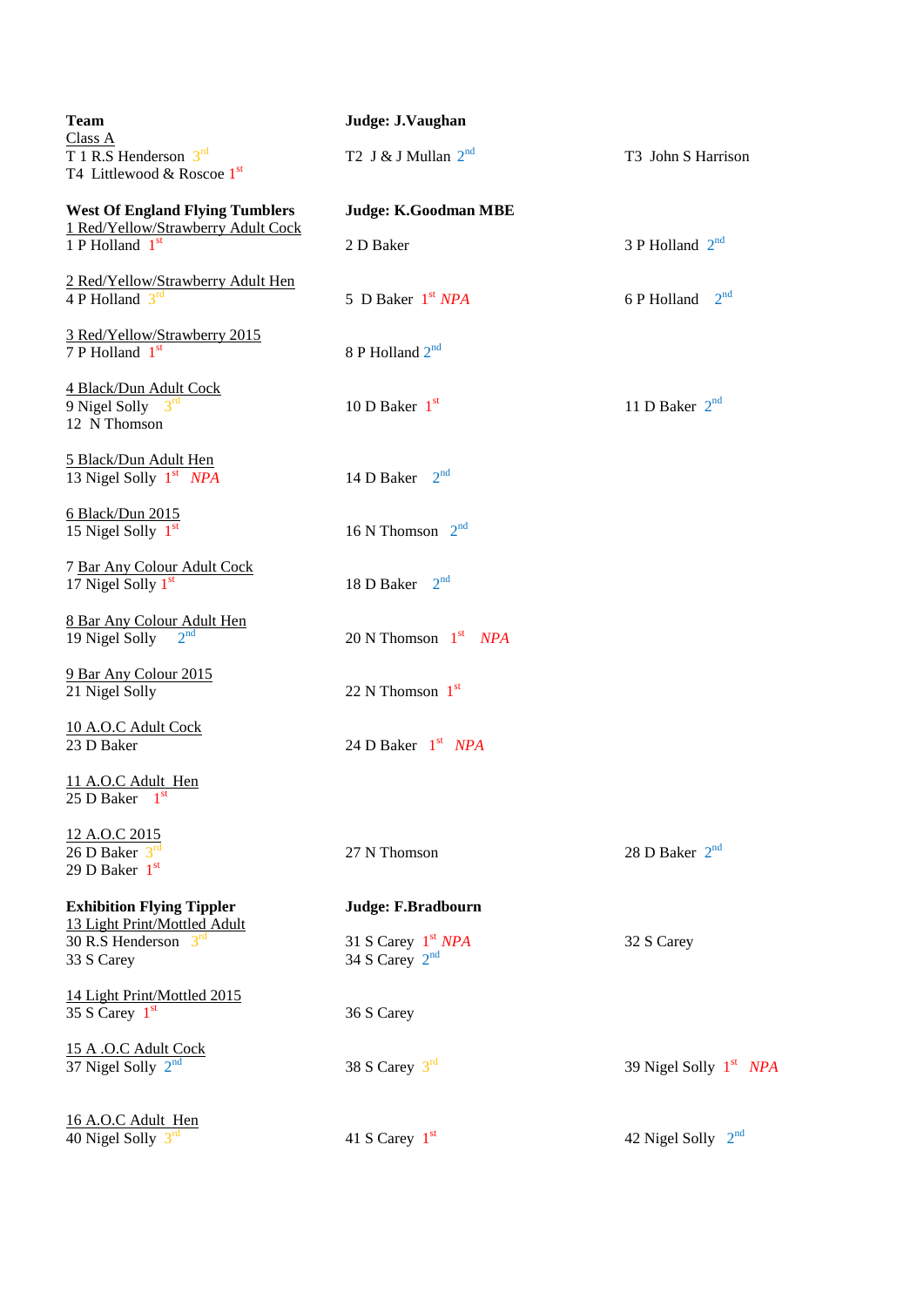17 A.O.C 2015 43 Nigel Solly  $\frac{44 \text{ Bryan Watts}}{47 \text{ S } \text{Cary}}$ 46 Nigel Solly 1

**Competition Flying Tippler Judge: F.Bradbourn** 18 Adult 47a M $\overline{\text{M}}$ Mancer 3<sup>rd</sup> 52a M Mancer

19 2015 53 D Buckingham 1st 56 C Gibbs  $2<sup>nd</sup>$ 57b M Mancer

# **Exhibition Birmingham Roller Judge: F.Bradbourn**

20 Adult 58 John S Harrison 1st 61 John S Harrison  $2^{nd}$ 

21 2015 65 L Davis

**Competition Flying Roller Judge: F.Bradbourn**

 $\frac{22 \text{ Adult}}{66 \text{ P Bristol}}$ 69 G Yeomans 70 J & M Stevens  $3<sup>rd</sup>$ 72 D Buckingham 73 P Bristow 74 G Yeomans 75 D Buckingham 2 78 P Bristow 79 J & M Stevens  $1<sup>st</sup>$ 81 D Buckingham 82 G Yeomans 83 C Gibbs 83 C Gibbs 84 Ben Roberts

23 2015

24 Blue/Blue Cheq Adult 97 M Horner  $2^{nd}$ 100 Mr/Mrs D Mackintosh 103 M Horner  $3^{\text{rd}}$ 106 Mr/Mrs D Mackintosh 107 L Petty

25 Blue/Blue Cheq 2015 108 M Horner 109 Mr/Mrs D Mackintosh 111 M Horner  $1<sup>st</sup>$ 114 L Petty 115 M Horner

26 Red Cheq/Mealy Adult 116 Mr/Mrs D Mackintosh 117 M Horner 118 Mr/Mrs D Mackintosh 125 P Holland  $1<sup>st</sup>$ 

47 S Carey

48 D Buckingham  $1<sup>st</sup> NPA$ <br>51 C Gibbs 50 D Buckingham 51 C Gibbs 51 C Gibbs 52 D Buckingham  $2^{nd}$ 

> 54 C Gibbs  $3<sup>rd</sup>$ 57 D Buckingham 57a M Mancer

 $\overline{62 \text{ L} \text{ Davis}}$  63 John S Harrison 1st

67 G Yeomans 68 Amy Roberts 76 G Yeomans 77 J & J Mullan

85 G Yeomans 86 D Buckingham  $2<sup>nd</sup>$ 91 J & M Stevens 92 J & J Mullan 93 D Buckingham  $3^{rd}$ 94 J & M Stevens 95 Amy Roberts 96 G Yeomans

## **Show Racer Judge: K.Pratt**

98 P Bristow 99 M Horner<br>
101 L Petty 1<sup>st</sup> *NPA* 102 Sally Hus 104 Mr/Mrs D Mackintosh

112 L Petty  $2^{nd}$ 

119 M Horner 120 Mr/Mrs D Mackintosh  $2<sup>nd</sup>$ 122 Mr/Mrs D Mackintosh 123 M Horner 124 L Petty 126 L Petty

45 S Carey  $2^{nd}$ 

49 C Gibbs

55 D Buckingham

*NPA* 59 L Davis 60 John S Harrison 3<sup>rd</sup>

64 L Davis

71 G Yeomans 80 C Gibbs

87 G Yeomans 88 Ben Roberts **89 G Yeomans** 90 D Buckingham 1<sup>st</sup> NPA

102 Sally Hustler<br>105 M Horner

110 Sally Hustler 3rd 113 M Horner

 $^{nd}$  121 M Horner  $3^{rd}$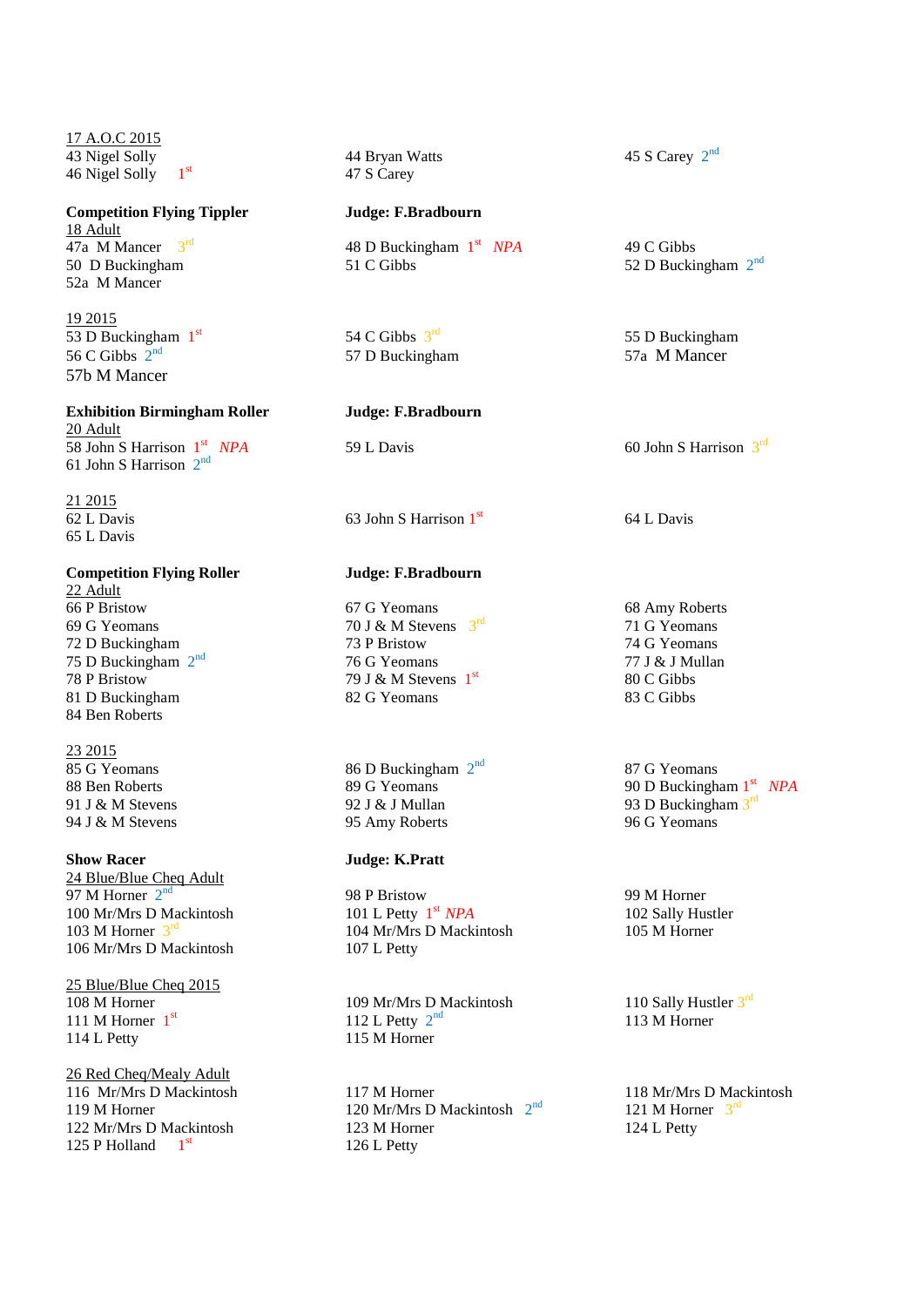| 27 Red Cheq/Mealy 2015                          |                                             |                                   |
|-------------------------------------------------|---------------------------------------------|-----------------------------------|
| 127 M Horner                                    | 128 Mr/Mrs D Mackintosh $3rd$               | 129 M Horner                      |
| 130 L Petty $2^{nd}$<br>133 Sally Hustler       | 131 M Horner<br>133a Mr/Mrs D Mackintosh    | 132 L Petty $1st$ NPA             |
|                                                 |                                             |                                   |
| 28 A.O.C Adult Cock                             |                                             |                                   |
| 134 Mr/Mrs D Mackintosh 2 <sup>nd</sup>         | 135 M Horner                                | 136 Mr/Mrs D Mackintosh $3rd$     |
| 137 P Bristow                                   | 138 Mr/Mrs D Mackintosh                     | 139 M Horner                      |
| 140 Mr/Mrs D Mackintosh 1 <sup>st</sup> NPA     | 141 Sally Hustler                           |                                   |
| 29 A.O.C Adult Hen                              |                                             |                                   |
| 142 M Horner                                    | 143 Mr/Mrs D Mackintosh                     | 144 P Bristow                     |
| 145 Mr/Mrs D Mackintosh 2 <sup>nd</sup>         | 146 P Holland                               | 147 L Petty $1st$                 |
|                                                 |                                             |                                   |
| 30 A.O.C 2015 Cock                              |                                             |                                   |
| 148 P Bristow                                   | 2 <sup>nd</sup><br>149 M Horner             | 150 P Bristow                     |
| 151 M Horner $3^{\text{rd}}$                    | 152 L Petty $1st$                           | 153 Sally Hustler                 |
|                                                 |                                             |                                   |
| 31 A.O.C 2015 Hen<br>154 P Bristow              | 155 L Petty $1st$                           | 156 P Bristow                     |
|                                                 |                                             |                                   |
| <b>Fancy Homers</b>                             | <b>Judge: Miss H.Seed</b>                   |                                   |
| 32 Genuine Homer Any Colour Bar Adult           |                                             |                                   |
| 157 Bryan Watts $3rd$                           | 158 Hetherington & Rudd $1st$               | 159 Bryan Watts $2nd$             |
|                                                 |                                             |                                   |
| 33 Genuine Homer Any Colour Bar 2015            |                                             |                                   |
| 160 Hetherington & Rudd $2nd$                   | 161 Hetherington & Rudd $1st$ NPA           |                                   |
|                                                 |                                             |                                   |
| 34 Genuine Homer A.O.C Adult<br>162 Bryan Watts |                                             | 164 Bryan Watts $3rd$             |
| 165 Hetherington & Rudd $2nd$                   | 163 Hetherington & Rudd $1st$               |                                   |
|                                                 |                                             |                                   |
| 35 Genuine Homer A.O.C 2015                     |                                             |                                   |
| 166 Bryan Watts $2nd$                           | 167 Hetherington & Rudd $1st$ NPA           | 168 Bryan Watts $3^{\text{rd}}$   |
|                                                 |                                             |                                   |
| 36 Exhibition Homer Any Colour Bar Adult        |                                             |                                   |
| 169 Bryan Watts $3rd$                           | 170 Hetherington & Rudd $1st$               | 171 I S Matthews                  |
| 172 DE & S Bramley                              | 173 Bryan Watts $2nd$                       | 174 DE & S Bramley                |
| 176 I S Matthews                                |                                             |                                   |
| 37 Exhibition Homer Any Colour Bar 2015         |                                             |                                   |
| 175 Hetherington & Rudd $2^{nd}$                | 177 Bryan Watts $3rd$                       | 178 DE & S Bramley                |
| 179 Hetherington & Rudd $1st$                   | 180 I S Matthews                            |                                   |
|                                                 |                                             |                                   |
| 38 Exhibition Homer A.O.C Adult                 |                                             |                                   |
| 181 Hetherington & Rudd $2^{nd}$                | 182 Bryan Watts $3^{\text{rd}}$             | 183 Hetherington & Rudd $1st NPA$ |
| 39 Exhibition Homer A.O.C 2015                  |                                             |                                   |
| 184 Hetherington & Rudd $1st$                   |                                             |                                   |
|                                                 |                                             |                                   |
|                                                 |                                             |                                   |
| 40 Show Homer Any Colour Chequer Adult          |                                             |                                   |
| 185 DE & S Bramley                              | 186 Hetherington & Rudd 1 <sup>st</sup> NPA | 187 DE & S Bramley                |
| 188 Hetherington & Rudd $2^{nd}$                |                                             |                                   |
| 41 Show Homer Any Colour Chequer 2015           |                                             |                                   |
| 189 DE & S Bramley                              | 190 Matt Emerson 1st                        | 191 DE & S Bramley                |
| 192 Matt Emerson 2 <sup>nd</sup>                | 193 Hetherington & Rudd                     |                                   |
|                                                 |                                             |                                   |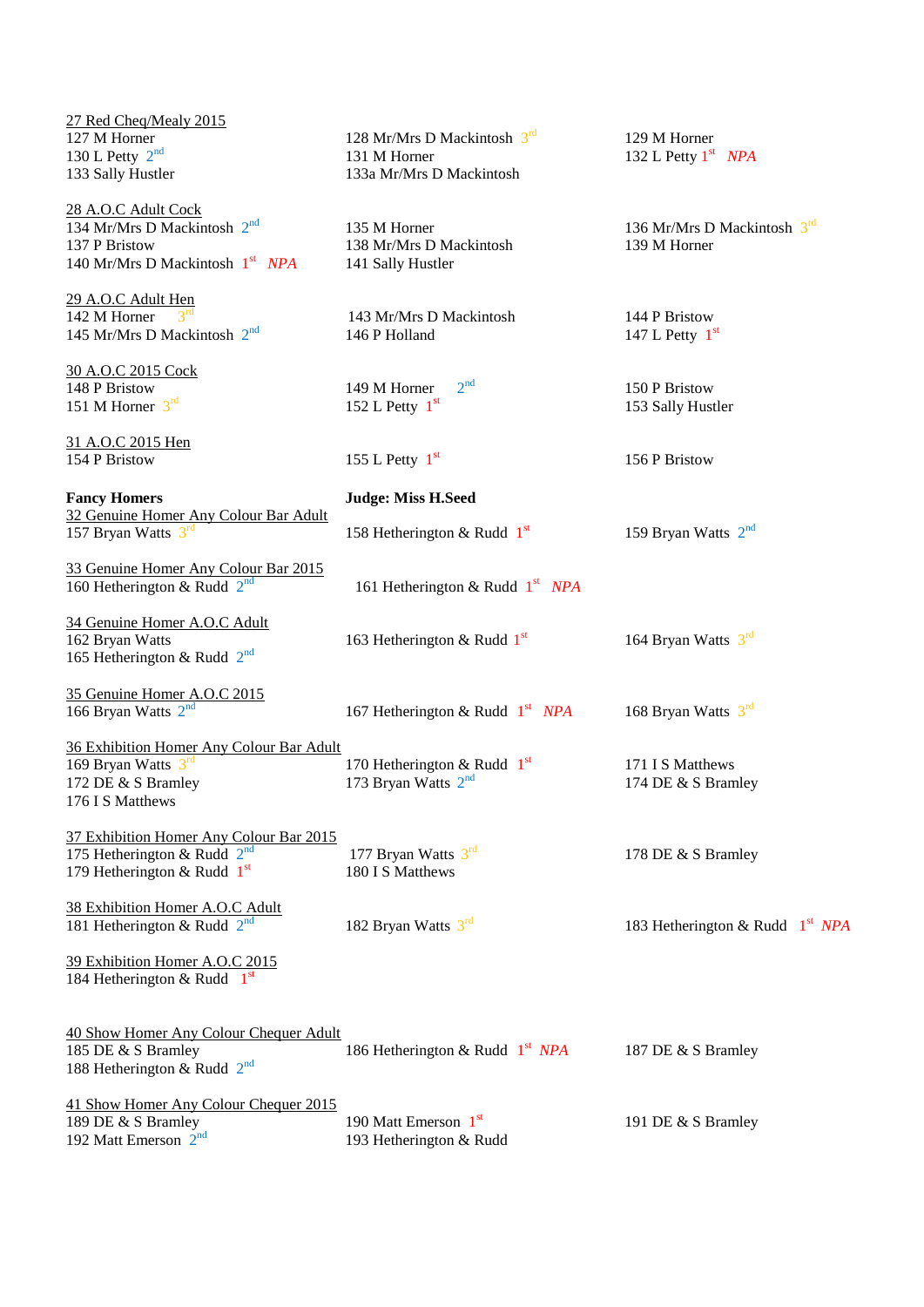| 42 Show Homer A.O.C Adult                                            |                                   |                                   |
|----------------------------------------------------------------------|-----------------------------------|-----------------------------------|
| 194 Matt Emerson<br>197 Matt Emerson                                 | 195 Hetherington & Rudd $1st$     | 196 DE & S Bramley                |
| 43 Show Homer A.O.C 2015                                             |                                   |                                   |
| 198 Hetherington & Rudd $2^{nd}$<br>201 Matt Emerson $3^{\text{rd}}$ | 199 Matt Emerson                  | 200 Hetherington & Rudd $1st$ NPA |
| 44 German Beauty Homer Bar or Cheque Adult                           |                                   |                                   |
| 202 J & E Ottley $2^{nd}$                                            | 203 T & Y Little $3^{\text{rd}}$  | 204 R & M Goodenough              |
| 205 J & E Ottley                                                     | 206 T & Y Little                  | 207 J & E Ottley $1^{st}$ NPA     |
| 45 German Beauty Homer Bar or Chequer 2015                           |                                   |                                   |
| 209 J & E Ottley $3^{\text{rd}}$                                     | 210 L Petty                       | 211 T & Y Little                  |
| 212 L Petty                                                          | 213 T & Y Little                  | 214 J & E Ottley $2^{nd}$         |
| 215 T & Y Little $1st$                                               | 216 L Petty                       |                                   |
| 46 German Beauty Homer A.O.C Adult                                   |                                   |                                   |
| 217 J & E Ottley $1^{st}$ NPA                                        | 218 T & Y Little                  | 219 J & E Ottley $2^{nd}$         |
| 220 T & Y Little                                                     | 221 J & E Ottley $3^{\text{rd}}$  |                                   |
|                                                                      |                                   |                                   |
| 47 German Beauty Homer A.O.C 2015<br>222 J & E Ottley $1st$          | 223 J & E Ottley $2^{nd}$         |                                   |
| 48 Antwerp Adult<br>No Entries                                       |                                   |                                   |
| <u>49 Antwerp 2015</u><br><b>No Entries</b>                          |                                   |                                   |
| Modena                                                               |                                   |                                   |
| Modena Club Southern Region Show                                     |                                   |                                   |
| Gazzi                                                                | Judge: G. Giddings                |                                   |
| 50 Self Adult<br>224 M & D Coyle $2^{nd}$                            | 225 M & D Coyle $1st$ NPA         |                                   |
| 51 Self 2015                                                         |                                   |                                   |
| No Entries                                                           |                                   |                                   |
| 52 Blue/BronzeTri Adult                                              |                                   |                                   |
| 226 D Iddon $1st$ NPA                                                | 227 M & D Coyle                   | 228 D Iddon                       |
| 229 M & D Coyle $2^{nd}$                                             | 230 D Iddon $3^{\text{rd}}$       | 231 Jamie Vaughan                 |
| 53 Blue/Bronze Tri 2015                                              |                                   |                                   |
| 232 D Iddon $2^{nd}$                                                 | 233 D Iddon $3rd$                 | 234 D Iddon $1st$                 |
| 54 A.O.C Bar/Tri Adult                                               |                                   |                                   |
| 235 Jamie Vaughan $1st$<br><b>NPA</b>                                | 236 D Iddon                       | 237 Jamie Vaughan $3^{\text{rd}}$ |
| 238 M & D Coyle                                                      | 239 Jamie Vaughan                 | 240 D Iddon                       |
| 241 Jamie Vaughan                                                    | 242 M & D Coyle                   | 243 Jamie Vaughan $2nd$           |
| 55 A.O.C Bar/Tri 2015                                                |                                   |                                   |
| 244 D Iddon                                                          | 245 M & D Coyle                   | $3^{rd}$<br>246 D Iddon           |
| 247 R Nicholson $1st$                                                | 248 D Iddon                       | $2^{nd}$<br>249 D Iddon           |
| 56 A.O.C Adult                                                       |                                   |                                   |
| 249a M & D Coyle $1st$ NPA                                           | 250 Jamie Vaughan                 | 251 R.P Sargeant                  |
| 252 M & D Coyle $3^{\text{rd}}$                                      | 253 Jamie Vaughan 2 <sup>nd</sup> | 253a M & D Coyle                  |
|                                                                      |                                   |                                   |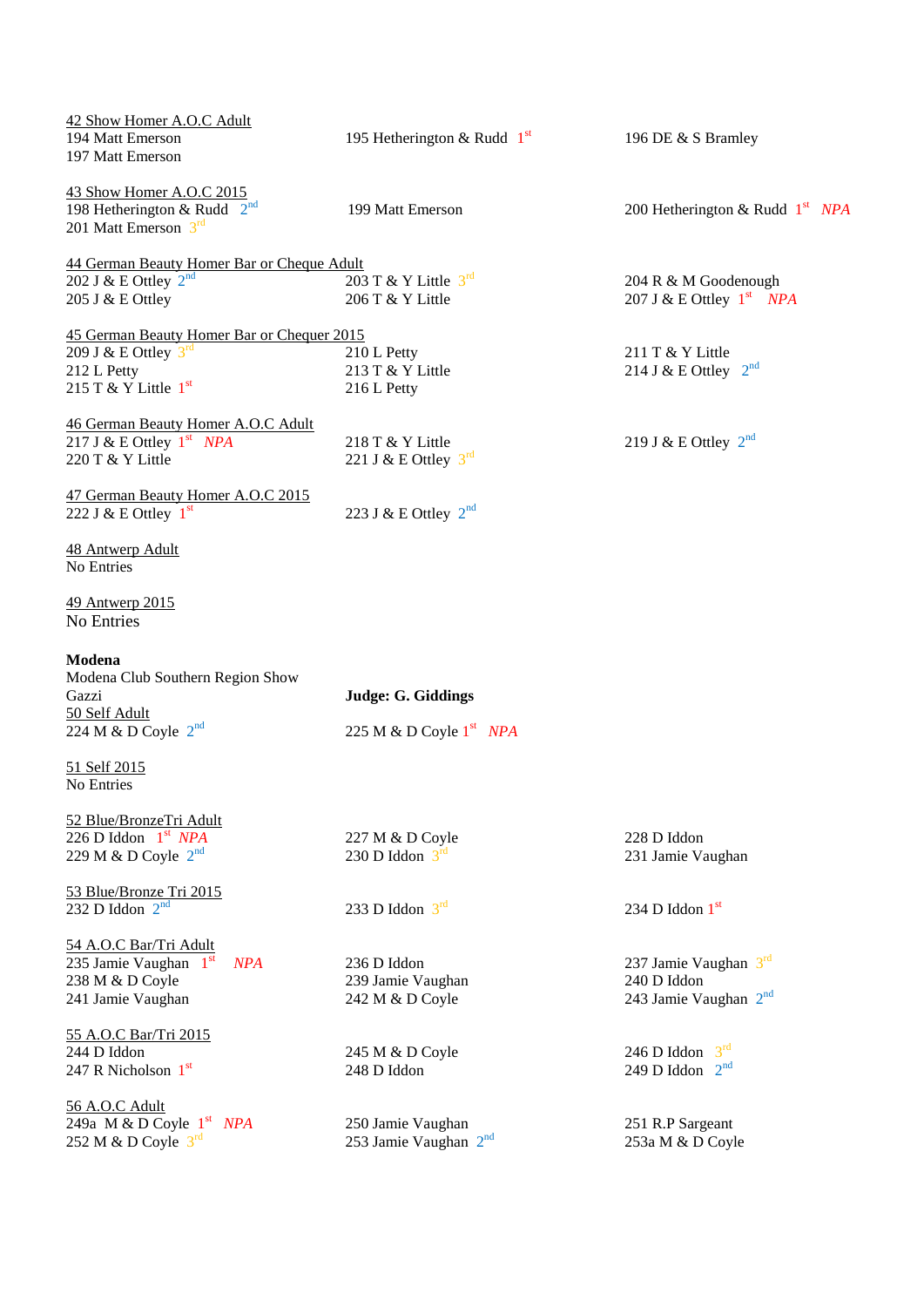57 A .O.C 2015 254 M & D Coyle  $1<sup>st</sup>$ 

Schietti **Judge: D.J.Iddon** 58 Self Adult 256 G Giddings  $3<sup>rd</sup>$ 259 R Nicholson  $1<sup>st</sup>$ 

59 Self 2015 262 G Giddings 263 R Nicholson 264 G Giddings 265 R Nicholson  $2<sup>nd</sup>$ 

60 Blue/Bronze Tri Adult 268 S.R.Morley  $1<sup>st</sup>$ 

61 Blue/Bronze Tri 2015 271 M & D Coyle 3 274 R & M Goodenough 275 M & D Coyle  $277 \text{ M} \& \text{D} \text{Coyle}$  278 Jamie Vaughan  $2^{\text{nd}}$ 

62 Argent Adult 279 R.P Sargeant  $1<sup>st</sup>$ 282 R & M Goodenough  $2^{nd}$ 

63 Argent 2015 284 R.P Sargeant 1st

64 A.O.C Bar/Tri Adult 287 Jamie Vaughan 2 290 M & D Coyle 291 Jamie Vaughan  $1<sup>s</sup>$ 293 Jamie Vaughan 294 Jamie Vaughan

65 A.O.C Bar/Tri 2015 295 Jamie Vaughan 296 M & D Coyle 297 Jamie Vaughan 298 M & D Coyle  $1<sup>st</sup>$ 301 Jamie Vaughan  $2<sup>nd</sup>$ 304 Jamie Vaughan

66 A.O.C Adult 305 G Giddings 306 Jamie Vaughan 307 R Nicholson 308 M & D Coyle  $1<sup>st</sup>$ 311 R Nicholson  $2<sup>nd</sup>$ 314 R & M Goodenough 315 G Giddings 316 R Nicholson 317 Jamie Vaughan 318 M & D Coyle 319 Ben Roberts 320 R Nicholson 321 R & M Goodenough 322 M & D Coyle 323 Jamie Vaughan

67 A.O.C 2015 324 Jamie Vaughan 3rd 333 R Nicholson  $334$  R Nicholson  $1<sup>st</sup>$ 

**Chinese Owl Judge: M.Rudd** 68 Self Adult 335 Amy Roberts  $3<sup>rd</sup>$ 338 J & E Ottley  $1^{st}$ 

 $255$  Jamie Vaughan  $2<sup>nd</sup>$ 

257 R Nicholson  $2<sup>nd</sup>$ 260 M & D Coyle 261 Jamie Vaughan

266 M & D Coyle  $3^{\text{rd}}$ 

272 S.R.Morley 273 R Nicholson

280 Jamie Vaughan 281 R.P Sargeant  $^{nd}$  283 R.P Sargeant  $3^{rd}$ 

285 R & M Goodenough  $2<sup>nd</sup>$ 

nd 288 R & M Goodenough 289 Jamie Vaughan 3<sup>rd</sup>

299 Jamie Vaughan 300 R Nicholson 302 M & D Coyle  $3^{\text{rd}}$ 

 *NPA* 309 Ben Roberts 310 Jamie Vaughan 312 R & M Goodenough

 $325$  G Giddings 326 R Nicholson  $2<sup>nd</sup>$ 330 R Nicholson 331 M & D Coyle 332 R Nicholson

336 J & E Ottley  $2<sup>nd</sup>$ 339 N Doling

258 G Giddings

rd 267 Jamie Vaughan 1<sup>st</sup>

*NPA* 269 Ben Roberts 270 R & M Goodenough 2<sup>nd</sup>

276 S.R.Morley  $1<sup>st</sup>$ 

 $^{nd}$  286 R.P Sargeant  $3^{rd}$ 

292 Jamie Vaughan

303 Jamie Vaughan

313 R Nicholson  $3^{\text{rd}}$ 

327 G Giddings 328 R Nicholson 329 R & M Goodenough<br>330 R Nicholson 331 M & D Covle 332 R Nicholson 332 R Nicholson

337 N Doling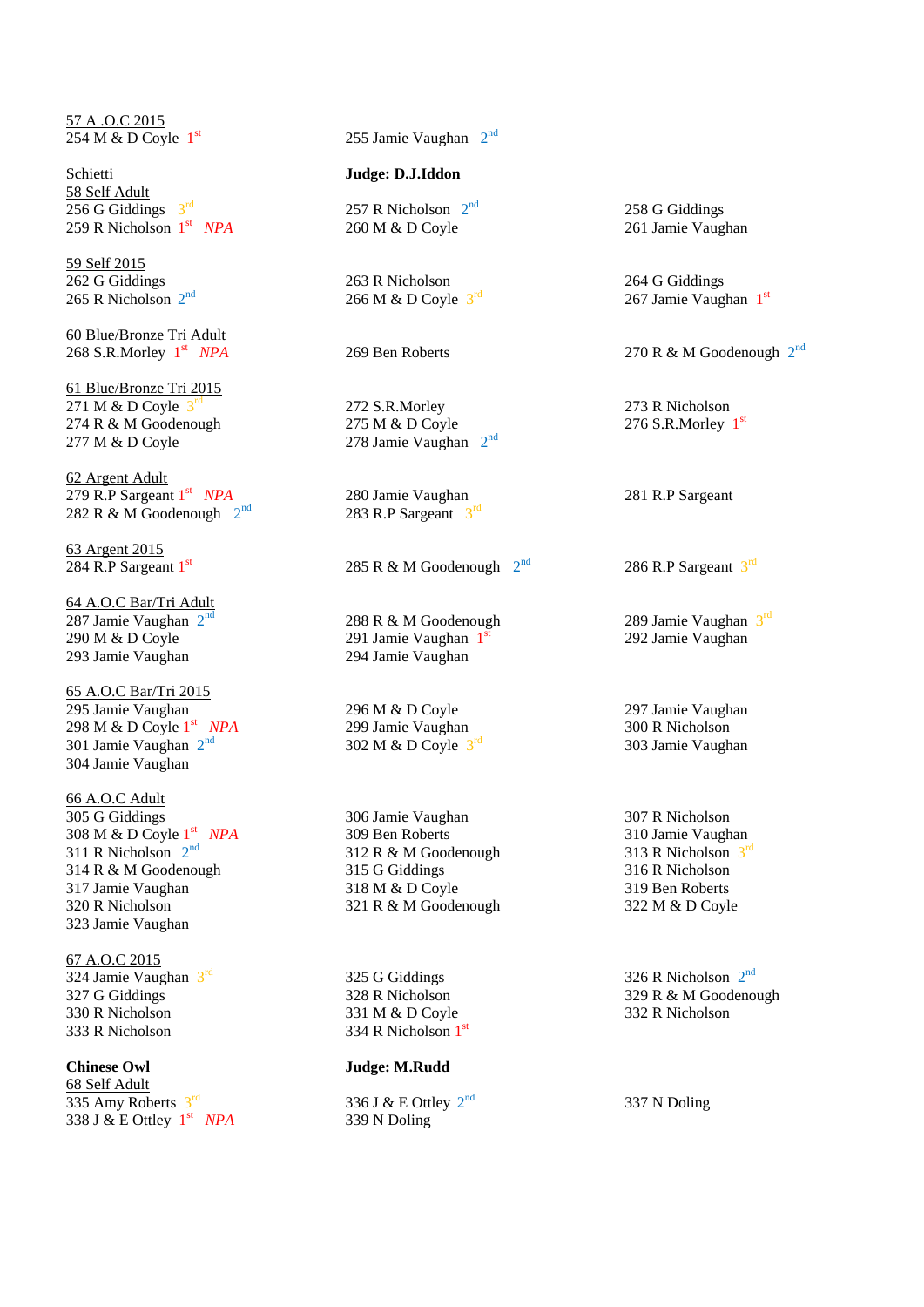| 69 Self 2015<br>340 N Doling                                                 | 341 N Doling                                                 |                            |
|------------------------------------------------------------------------------|--------------------------------------------------------------|----------------------------|
| 70 Bar or Chequer Adult                                                      |                                                              |                            |
| 342 N Doling                                                                 | 343 J & E Ottley $1st$ NPA                                   | 344 N Doling               |
| 345 J & E Ottley $2^{nd}$                                                    | 346 N Doling                                                 |                            |
| 71 Bar or Chequer 2015                                                       |                                                              |                            |
| 347 Amy Roberts 1st                                                          | 438 N Doling                                                 |                            |
| 72 A.O.C Adult                                                               |                                                              |                            |
| 349 N Doling                                                                 | 350 N Doling                                                 | 351 N Doling               |
| 73 A.O.C 2015                                                                |                                                              |                            |
| 352 N Doling                                                                 |                                                              |                            |
| <b>Variety Pigeons - Blowers</b>                                             | <b>Judge: G.Bates</b>                                        |                            |
| 74 AOV VPC Blower any age<br>353 J & B Glew $2^{nd}$                         | 354J & B Glew $1^{\text{st}}$                                |                            |
|                                                                              |                                                              |                            |
| <b>Variety Pigeons - Form</b><br>75 American Show Racer Bar or Chequer Adult | <b>Judge: R.Sargeant</b>                                     |                            |
| 355 J & E Ottley $3^{\text{rd}}$                                             | 356 Robert Emerson                                           | 357 T & Y Little $1st$ NPA |
| 358 Mr & Mrs A Graves                                                        | 359 Robert Emerson                                           | 360 T & Y Little           |
| 361 J & E Ottley $2^{nd}$                                                    | 362 Robert Emerson                                           | 363 Mr & Mrs A Graves      |
| 364 Robert Emerson                                                           | 365 T & Y Little                                             |                            |
| 76 American Show Racer Bar or Chequer 2015                                   |                                                              |                            |
| 367 Mr & Mrs A Graves                                                        |                                                              | 369 T & Y Little           |
| 370 Robert Emerson $3^{\text{rd}}$                                           | 368 J & E Ottley<br>2 <sup>nd</sup><br>371 Mr & Mrs A Graves | 372 T & Y Little $1st$     |
| 373 Robert Emerson                                                           |                                                              | 375 Robert Emerson         |
|                                                                              | 374 J & E Ottley<br>377 C Ronald                             |                            |
| 376 T & Y Little                                                             |                                                              |                            |
| 77 American Show Racer A.O.C Adult                                           |                                                              |                            |
| 378 Mr & Mrs A Graves $2^{nd}$                                               | 379 J & E Ottley                                             | 380 T & Y Little $1st$ NPA |
| 381 Mr & Mrs A Graves $3^{\text{rd}}$                                        | 382 J & E Ottley                                             | 383 Robert Emerson         |
| 78 American Show Racer A.O.C 2015                                            |                                                              |                            |
| $2^{nd}$<br>384 Mr & Mrs A Grave                                             | 385 Robert Emerson                                           | 386 J & E Ottley $1st$     |
| 387 Mr & Mrs A Graves                                                        | 388 J & E Ottley $3^{\text{rd}}$                             | 389 Robert Emerson         |
| 390 T & Y Little                                                             |                                                              |                            |
| 79 A.O.V VPC Form any age                                                    |                                                              |                            |
| 391 Matt Emerson                                                             | 392 R & M Goodenough                                         | 393 B Hulse                |
| 394 Matt Emerson                                                             | 395 B Hulse                                                  | 396 Matt Emerson           |
| 397 R & M Goodenough                                                         |                                                              |                            |
| <b>Variety Pigeons - Colour</b>                                              | <b>Judge: R.Pratt</b>                                        |                            |
| 80 Gimpel Any Colour Adult                                                   |                                                              |                            |
| 398 Sally Hustler 1st NPA                                                    |                                                              |                            |
| 81 Gimpel Any Colour 2015                                                    |                                                              |                            |
| No Entries                                                                   |                                                              |                            |
| 82 Starling Adult                                                            |                                                              |                            |
| No Entries                                                                   |                                                              |                            |
| 83 Starling 2015                                                             |                                                              |                            |
| No Entries                                                                   |                                                              |                            |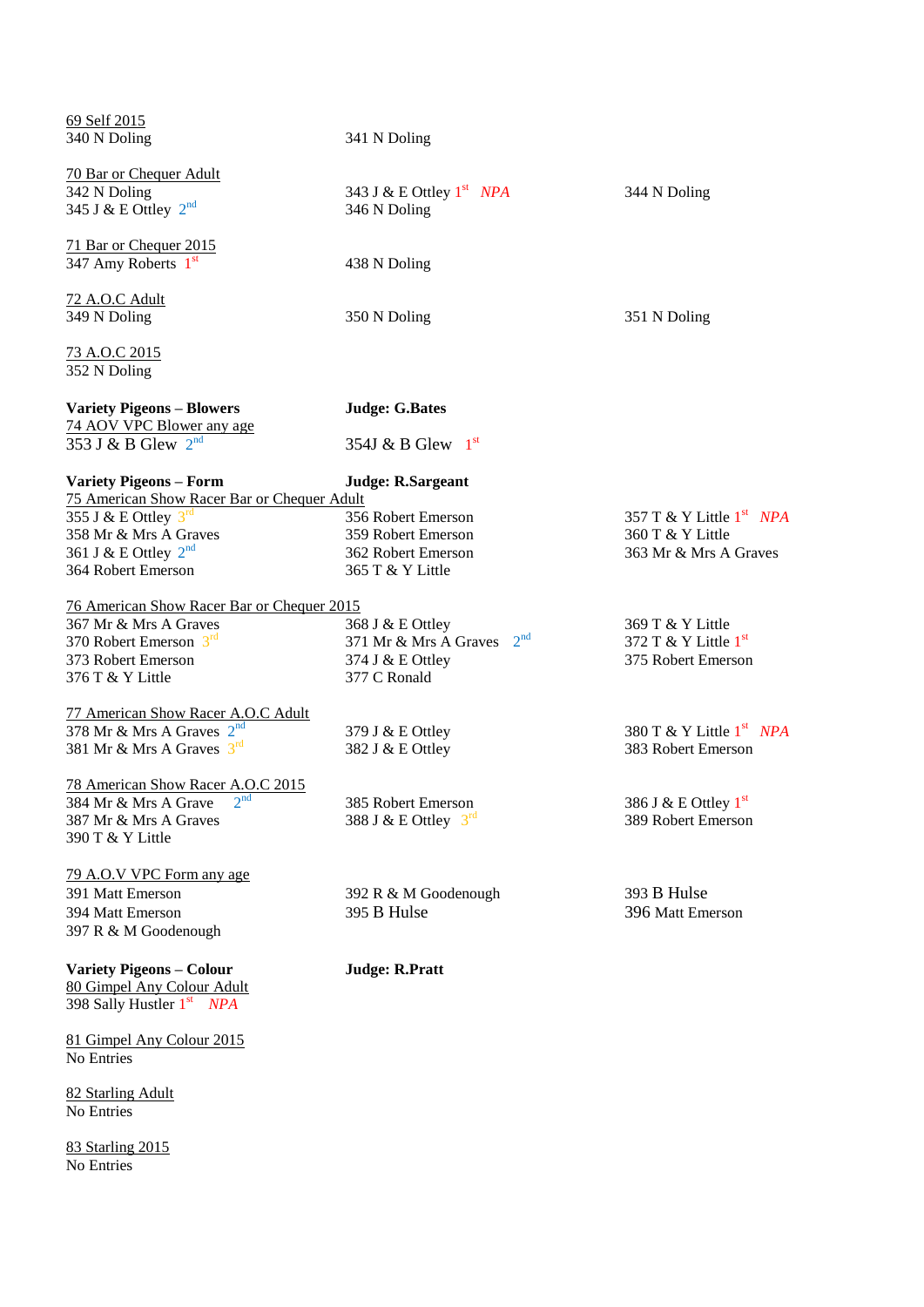84 A.O.V VPC Colour any age No Entries

| Variety Pigeon - Tumblers & Flying<br>85 Portuguese Tumbler Adult | <b>Judge: P.Hughes</b>                |                                  |
|-------------------------------------------------------------------|---------------------------------------|----------------------------------|
| 399 Sheila Goodman                                                | 400 Aled Bradbourn $3^{\text{rd}}$    | 401 Sheila Goodman $2nd$         |
| 402 Aled Bradbourn                                                | 403 Sheila Goodman                    | 404 C Ronald 1 <sup>st</sup> NPA |
| 86 Portuguese Tumbler 2015                                        |                                       |                                  |
| 405 Sheila Goodman                                                | 406 C Ronald $1st$                    | 407 Sheila Goodman $2^{nd}$      |
|                                                                   | $3^{rd}$                              |                                  |
| 408 Aled Bradbourn                                                | 409 Sheila Goodman                    | 410 Aled Bradbourn               |
| 87 Old Dutch Tumbler Adult                                        |                                       |                                  |
| 411 P Holland                                                     | 412 Aled Bradbourn $2^{nd}$           | 413 P Holland                    |
| 414 Aled Bradbourn 1 <sup>st</sup> NPA                            |                                       |                                  |
| 88 Old Dutch Tumbler 2015                                         |                                       |                                  |
| $2^{nd}$<br>415 Aled Bradbourn                                    | 416 Aled Bradbourn 1st                |                                  |
|                                                                   |                                       |                                  |
| 89 Figurita Adult                                                 |                                       |                                  |
| 417 C Ronald $2^{nd}$                                             | 418 C Ronald 1 <sup>st</sup> NPA      |                                  |
| 90 Figurita 2015                                                  |                                       |                                  |
| 419 C Ronald $1st$                                                |                                       |                                  |
|                                                                   |                                       |                                  |
| 91 Viennese Longface Tumbler Adult                                |                                       |                                  |
| 420 I S Matthews                                                  | 421 I S Matthews                      |                                  |
| 92 Viennese Longface Tumbler 2015                                 |                                       |                                  |
| 422 I S Matthews                                                  |                                       |                                  |
|                                                                   |                                       |                                  |
| 93 A.O.V VPC Tumbler & Flying Adult                               |                                       |                                  |
| 1 <sup>st</sup><br>423 W Telford                                  | 424 John S Harrison $2nd$             |                                  |
| 94 A.O.V VPC Tumbler & Flying 2015                                |                                       |                                  |
| 425 W Telford<br>1 <sup>st</sup>                                  |                                       |                                  |
|                                                                   |                                       |                                  |
| <b>Mookee</b>                                                     | <b>Judge: J.Graves</b>                |                                  |
| 95 Adult Cock                                                     |                                       |                                  |
| 1 <sup>st</sup><br>426 W Telford                                  | 427 L Davis                           |                                  |
| 96 Adult Hen                                                      |                                       |                                  |
| 428 W Telford 2 <sup>nd</sup>                                     | 429 L Davis                           | 430 W Telford 1st                |
| 431 C Ronald                                                      |                                       |                                  |
| 97 2015 Cock                                                      |                                       |                                  |
| 432 L Davis                                                       | 1 <sup>st</sup><br>433 W Telford      | 434 L Davis                      |
|                                                                   |                                       |                                  |
| 98 2015 Hen                                                       |                                       |                                  |
| 435 W Telford $1st$ NPA                                           | 436 L Davis                           | 437 W Telford 2 <sup>nd</sup>    |
| 438 L Davis                                                       | 439 C Ronald                          |                                  |
| <b>Old German Owl</b>                                             | <b>Judge: K.Goodman MBE</b>           |                                  |
| <u>99 Adult</u>                                                   |                                       |                                  |
| 440 Ashleigh Emerson $3rd$                                        | 441 Jamie Vaughan                     | 442 Ashleigh Emerson             |
| 443 JV & SJ Gregg                                                 | 444 Ashleigh Emerson $2nd$            | 445 Jamie Vaughan                |
| 446 Ashleigh Emerson                                              | 447 Jamie Vaughan 1 <sup>st</sup> NPA |                                  |
|                                                                   |                                       |                                  |
| 100 2015                                                          |                                       |                                  |
| 448 Ashleigh Emerson 1st                                          | 449 Ashleigh Emerson $3rd$            | 450 Ashleigh Emerson $2nd$       |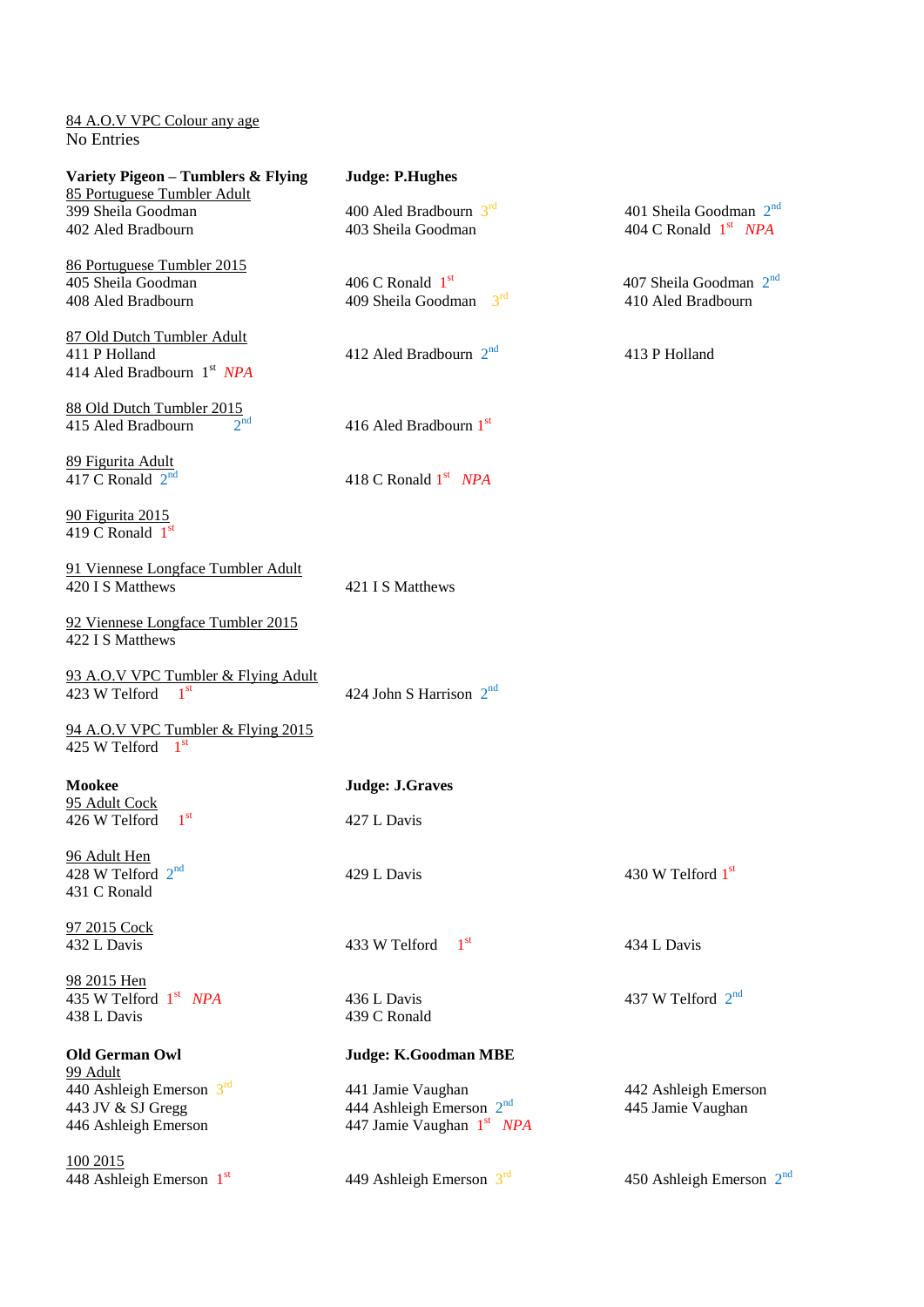| <b>American Show King</b><br>101 White Adult Cock                                                            | <b>Judge: J.Graves</b>                                                            |                                                                  |
|--------------------------------------------------------------------------------------------------------------|-----------------------------------------------------------------------------------|------------------------------------------------------------------|
| 451 Sheila Goodman $2nd$                                                                                     | 452 M Vaughan $1st$                                                               |                                                                  |
| 102 White Adult Hen<br>453 Mick & Pat Auger 2 <sup>nd</sup>                                                  | 454 Sheila Goodman $3^{\text{rd}}$                                                | 455 Mr & Mrs F Bradbourn 1 <sup>st</sup> NPA                     |
| 103 White 2015<br>456 Sheila Goodman $2nd$                                                                   | 457 M Vaughan $3^{\text{rd}}$                                                     | 458 Mr & Mrs F Bradbourn 1st                                     |
| 104 Red Adult Cock<br>459 Karen Vaughan 1 <sup>st</sup> NPA                                                  | 460 Mr & Mrs F Bradbourn $2^{nd}$                                                 |                                                                  |
| 105 Red Adult Hen<br>461 Sheila Goodman 1st                                                                  | 462 M Vaughan                                                                     |                                                                  |
| <u>106 Red 2015</u><br>463 Mick & Pat Auger                                                                  | 464 Mr & Mrs F Bradbourn $1st$                                                    | 465 Sheila Goodman $2nd$                                         |
| 107 Blue Adult Cock<br>466 Mick & Pat Auger $1st$<br>469 N Doling                                            | 467 N Doling                                                                      | 468 Sheila Goodman $2nd$                                         |
| 108 Blue Adult Hen<br>1 <sup>st</sup><br>470 Sheila Goodman                                                  |                                                                                   |                                                                  |
| 109 Blue 2015<br>471 Mick & Pat Auger 1 <sup>st</sup> NPA                                                    | 472 Sheila Goodman 2 <sup>nd</sup>                                                |                                                                  |
| 110 Any Other Colour Adult Cock<br>473 Sheila Goodman 1st NPA                                                | 474 M Vaughan $3^{\text{rd}}$                                                     | 475 Mr & Mrs F Bradbourn $2^{nd}$                                |
| 111 Any Other Colour Adult Hen<br>476 Sheila Goodman 1st<br>3 <sup>rd</sup><br>479 Karen Vaughan             | 477 N Doling<br>480 Mr & Mrs F Bradbourn $2^{nd}$                                 | 478 M Vaughan                                                    |
| 112 Any Other Colour 2015<br>481 Mick & Pat Auger $2^{nd}$<br>484 Mr & Mrs F Bradbourn                       | 482 Sheila Goodman $1st$<br>485 J Greeves $3^{\text{rd}}$                         | 483 R & M Goodenough                                             |
| <b>Dragoon</b>                                                                                               | <b>Judge: P.Hughes</b>                                                            |                                                                  |
| 113 Blue Bar, Chequer or Grizzle Adult<br>486 Littlewood & Roscoe 1 <sup>st</sup> NPA<br>489 Jeckell & Bates | 487 R.S Henderson $3^{\text{rd}}$<br>490 Littlewood & Roscoe                      | 488 Littlewood & Roscoe 2 <sup>nd</sup><br>491 Jeckell & Bates   |
| 114 Blue Bar, Chequer or Grizzle 2015<br>492 Littlewood & Roscoe<br>494 Littlewood & Roscoe                  | 493 Jeckell & Bates $2^{nd}$<br>495 Jeckell & Bates                               | 493 R.S Henderson 1st<br>496 Littlewood & Roscoe $3^{\text{rd}}$ |
| 115 Red, Yellow & White Adult<br>No Entries                                                                  |                                                                                   |                                                                  |
| 116 Red, Yellow & White 2015<br>498 Littlewood & Roscoe 1 <sup>st</sup> NPA                                  | 499 R & K Pratt                                                                   |                                                                  |
| 117 A.O.C Adult<br>500 R & K Pratt<br>503 Amy Roberts<br>506 Littlewood & Roscoe                             | 501 Amy Roberts $3rd$<br>504 Littlewood & Roscoe $2^{nd}$<br>507 R & M Goodenough | 502 Littlewood & Roscoe 1 <sup>st</sup> NPA<br>505 Amy Roberts   |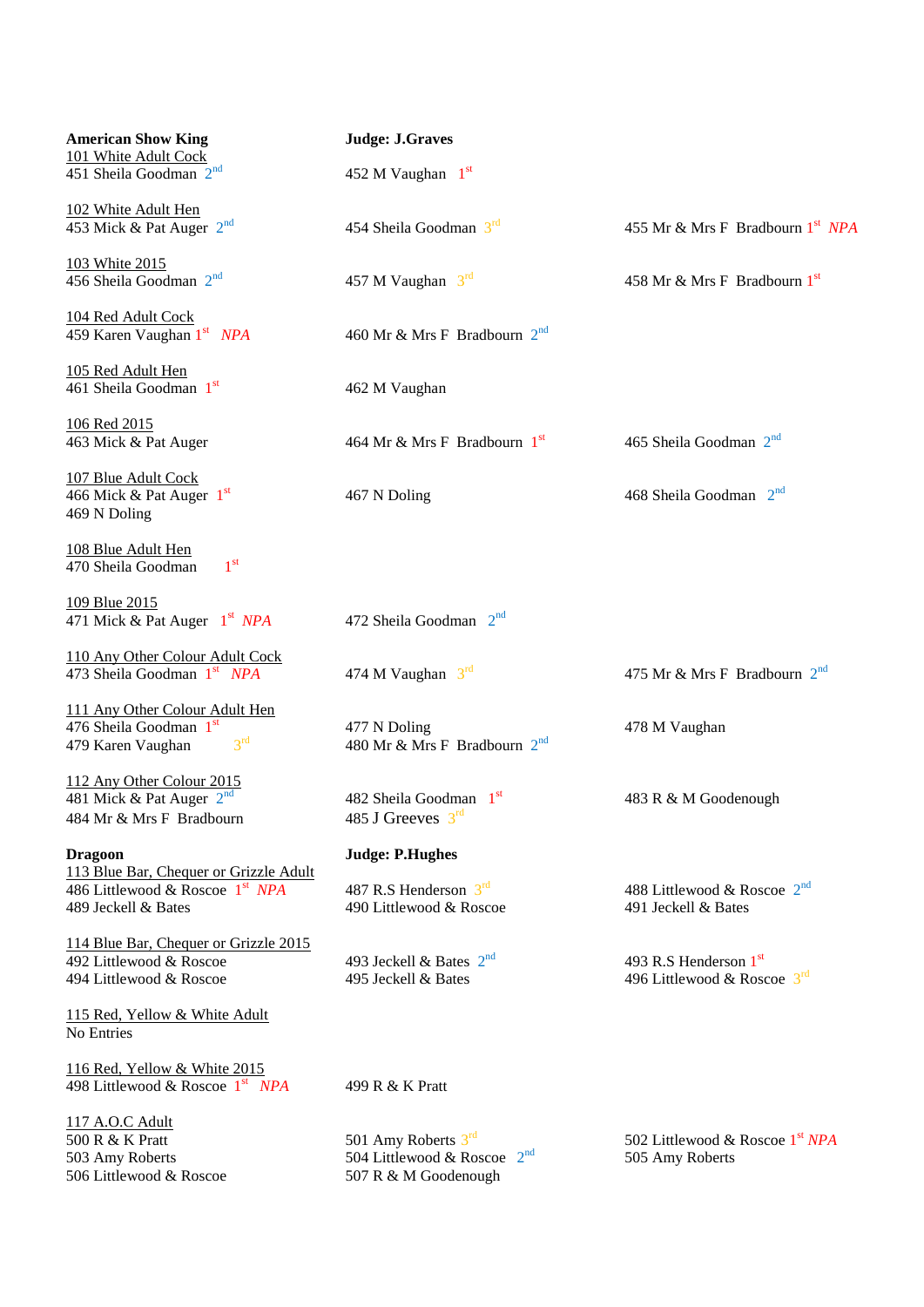118 A.O.C 2015 508 Littlewood & Roscoe 511 R & K Pratt

**Magpie** 119 Adult 514 R & K Pratt

120 2015 516 R & K Pratt

**Long Faced Clean Leg Tumbler** 121 Adult 519 Mr & Mrs K Sparkes 522 Mr & Mrs K Sparkes

122 2015 524 N Thomson 527 Mr & Mrs K Sparkes 530 N Thomson  $3^{\pi}$ 533 N Thomson

**Horseman Pouter Judge: R.Greenwood** 123 Adult No Entries

124 2015 534 R Platt 2<sup>nd</sup>

125 Adult No Entries

126 2015 536 Mr & Mrs G Bates 2<sup>nd</sup>

**Pigmy Pouter Judge: M.Rudd** 127 Adult 538 Mr & Mrs G Bates  $1<sup>st</sup>$ 541 W Telford  $2<sup>nd</sup>$ 

128 2015 542 Mr & Mrs G Bates 1st

**Norwich Cropper Judge: G.Bates** 129 Black/Dun/Brown Adult 544 J & M Stevens  $1^{\text{st}}$ 

130 Black/Dun/Brown 2015 547 J & M Stevens  $1<sup>st</sup>$ 

131 Any Colour Bar Adult Cock

132 Any Colour Bar Adult Hen 552 J & M Stevens

| 509 R.S Henderson<br>512 Littlewood & Roscoe $1st$                      | 510 Littlewood & Roscoe $3^{rd}$<br>513 R & M Goodenough $2^{\text{nd}}$ |
|-------------------------------------------------------------------------|--------------------------------------------------------------------------|
| Judge: G.Candler                                                        |                                                                          |
| 515 R & M Goodenough $1st$ NPA                                          |                                                                          |
| 1 <sup>st</sup><br>517 R & M Goodenough                                 | 518 C Ronald                                                             |
| Judge: R.Pratt                                                          |                                                                          |
| 520 N Thomson $1st$<br>523 N Thomson $2nd$                              | 521 R.S Henderson $3^{\text{rd}}$                                        |
| 525 R & M Goodenough<br>528 N Thomson $1st$ NPA<br>531 R & M Goodenough | 526 N Thomson $2nd$<br>529 R.S Henderson<br>532 Mr & Mrs K Sparkes       |
|                                                                         |                                                                          |

 $_{\text{nd}}$  535 R Platt 1<sup>st</sup>

**English Pouter Judge: R.Greenwood**

nd 537 Mr & Mrs G Bates 1 st *NPA*

539 W Telford 3<sup>rd</sup>

543 Mr & Mrs G Bates

*NPA* 545 G Travers  $3^{rd}$ 546 J & M Stevens  $2^{nd}$ 548 J & M Stevens  $2<sup>nd</sup>$ 549 J & M Stevens 550 Mr & Mrs K Sparkes 551 J & B Glew  $1^{st}$ 

553 G Travers 1st NPA

540 Mr  $\&$  Mrs G Bates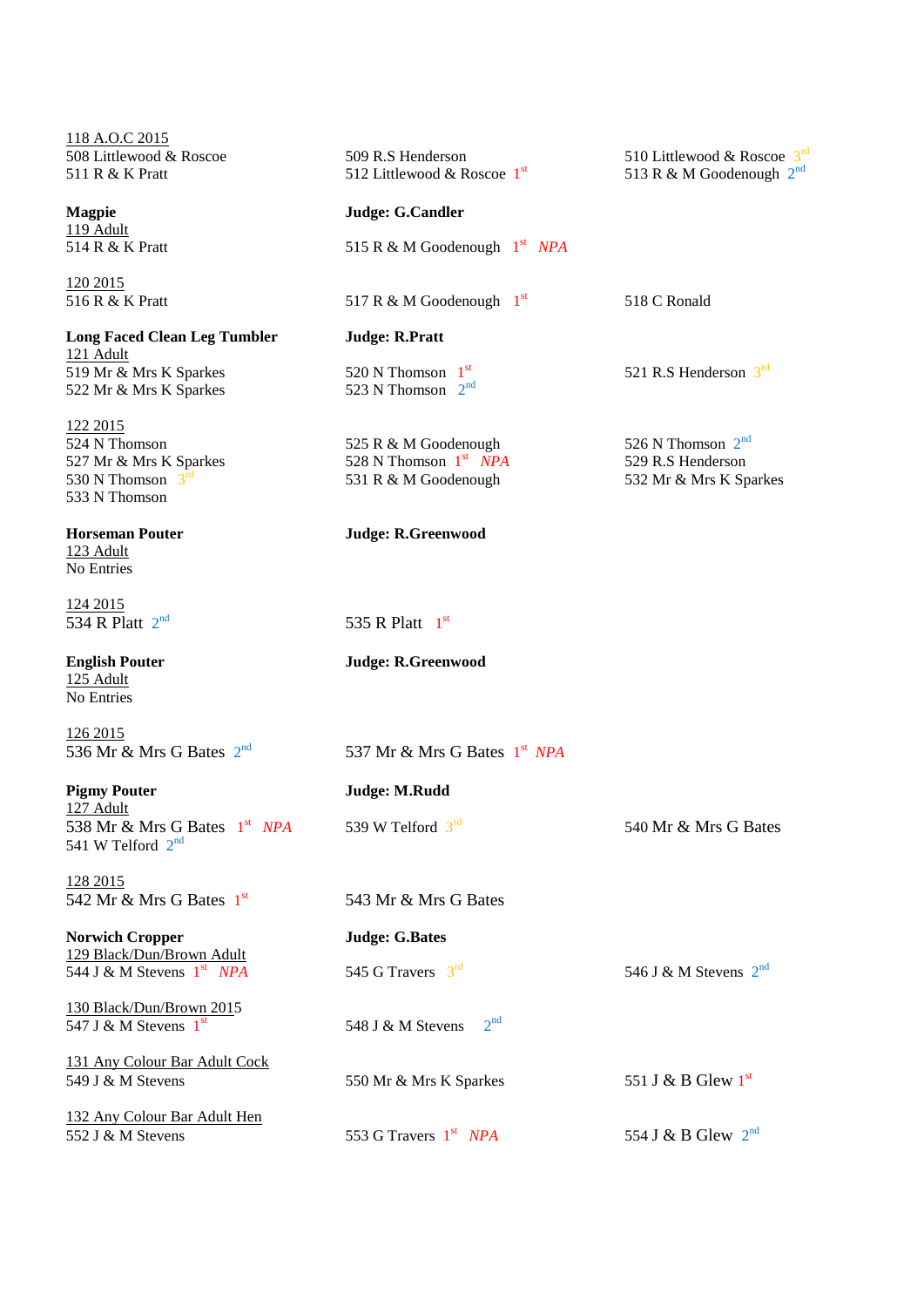133 Any Colour Bar 2015 555 J & B Glew  $1^{\text{st}}$ 

134 A.O.C Adult Cock 556 G Travers 3<sup>rd</sup>

135 A.O.C Adult Hen 559 G Travers  $1^{\text{st}}$ 562 J  $&$  M Stevens

136 A.O.C 2015  $\overline{564 \text{ G Traver}}$   $3^{\text{rd}}$ 567 J & B Glew 1st

**Holle Cropper Judge: R.Greenwood** 137 Any Colour Self Adult Cock 568 Brian Joyce 569 R Platt 1st 571 R Platt 572 Brian Joyce 573 R Platt 574 Mr  $\&$  Mrs G Bates  $2<sup>nd</sup>$ 

138 Any Colour Self Adult Hen 576 Brian Joyce 577 P Canham  $2^{nd}$ 579 P Canham  $1<sup>st</sup>$ 

139 Any Colour Self 2015 582 Littlewood & Roscoe 583 Brian Joyce 584 R Platt 585 P Canham  $1<sup>st</sup>$ 588 R Platt 2<sup>nd</sup> 591 R Platt 592 Brian Joyce 594 Mr & Mrs G Bates 595 J & B Glew

140 A.O.C Adult Cock 596 P Canham  $2<sup>nd</sup>$ 599 Mr & Mrs K Keeler 600 P Canham  $1<sup>st</sup>$ 602 P Canham

141 A.O.C Adult Hen 603 Mr & Mrs G Bates 604 Brian Joyce 605 Mr & Mrs K Keeler  $2^{nd}$ 606 P Canham  $3<sup>rd</sup>$ 

142 A.O.C 2015 609 Brian Joyce 610 Mr & Mrs K Keeler  $3<sup>rd</sup>$ 

**Voorburg Shield Cropper Judge: R.Greenwood** 143 Any Colour Adult Cock 618 J Greeves 619 W Telford  $1<sup>st</sup>$ 

144 Any Colour Adult Hen 621 W Telford  $2^n$  $624$  J Greeves 625 W Telford  $1<sup>st</sup>$ 627 J & B Glew

145 Any Colour 2015 Cock 628 J Greeves 629 S.R.Morley  $1^{st}$ 631 S.R.Morley  $3^{\text{rd}}$ 

557 G Travers  $2<sup>nd</sup>$ 

560 J & B Glew 3<sup>rd</sup> 563 G Travers  $2<sup>nd</sup>$ 

 $^{nd}$  575 P Canham  $3^{rd}$ 

580 R Platt  $3^{rd}$ 

597 Mr & Mrs K Keeler  $3^{\text{rd}}$ 

 $607$  Mr  $\&$  Mrs G Bates

612 Mr & Mrs K Keeler 613 Mr & Mrs K Sparkes  $2^{\text{nd}}$ 615 Mr & Mrs K Sparkes 616 Mr & Mrs G Bates

 $622$  J & M Stevens

632 W Telford 633 S.R.Morley

558 J & B Glew st

561 G Travers

 $565$  G Travers  $566$  G Travers  $2<sup>nd</sup>$ 

570 Brian Joyce

578 Brian Joyce 581 Brian Joyce

**586 Brian Joyce 587 Littlewood & Roscoe** 589 Brian Joyce 590 Littlewood & Roscoe 593 R Platt  $3^{rd}$ 

> 598 Mr & Mrs G Bates 601 Mr & Mrs K Sparkes

st *NPA*

611 Mr & Mrs K Sparkes 614 Mr & Mrs K Keeler 617 P Canham 1st

 $5^{\text{st}}$  620 J Greeves  $2^{\text{nd}}$ 

623 W Telford  $3^{\text{rd}}$ *NPA* 626 J Greeves

 $\frac{\text{st}}{\text{S30 J}}$ & B Glew  $2^{\text{nd}}$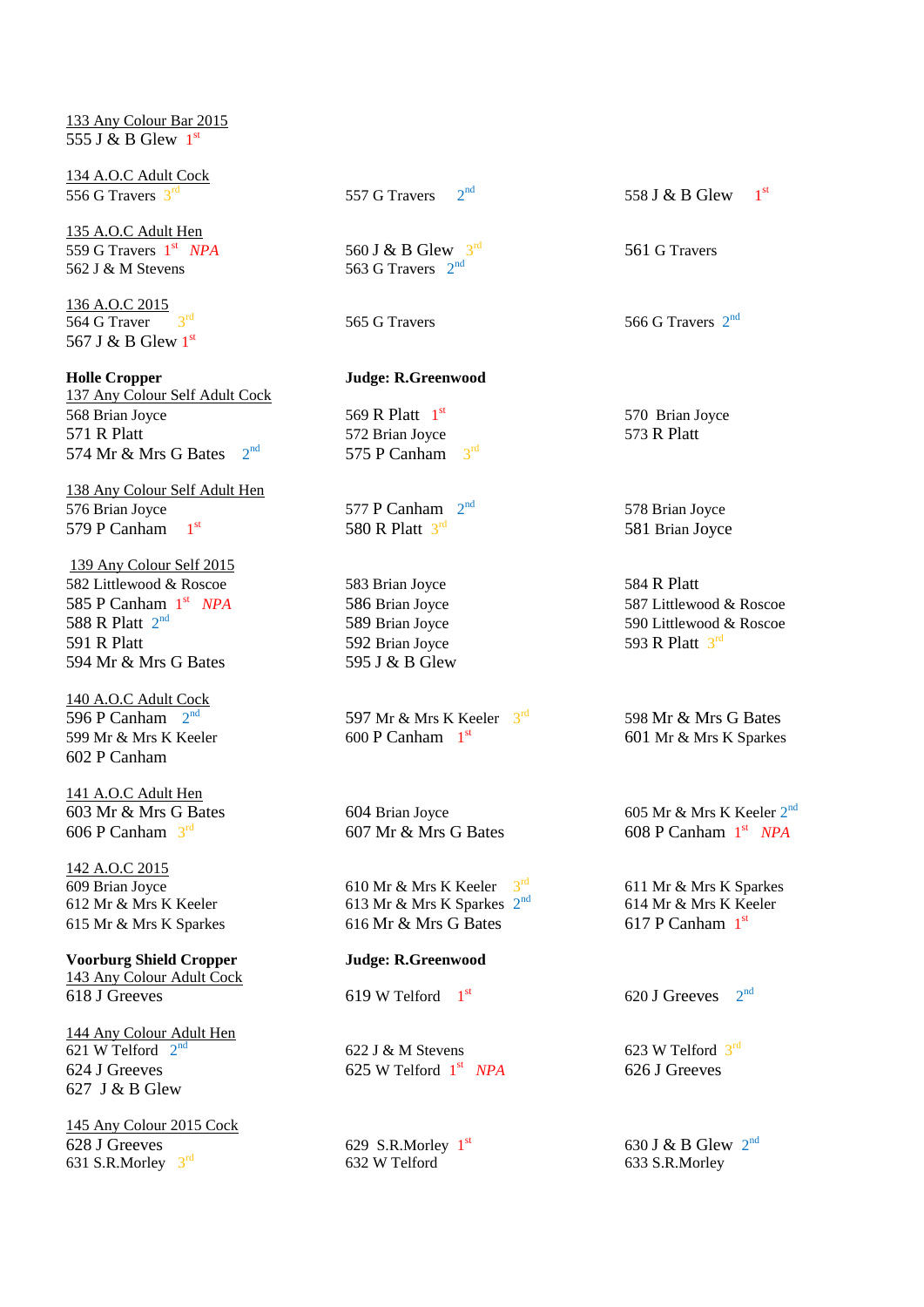146 Any Colour 2015 Hen 634 W Telford  $2^n$ 637 S.R.Morley 638 W Telford  $3<sup>rd</sup>$ 640 J Greeves

**Brunner Pouter Judge: M.Rudd** Brunner Pouter Club 147 White Self Adult No Entries

148 White Self 2015 No Entries

149 Barred Adult 641 Mr & Mrs G Bates 1 st *NPA*

150 Barred 2015 642 Mr & Mrs G Bates  $1<sup>st</sup>$ 

151 A.O.C Adult 642a M Mancer  $2<sup>nd</sup>$ 643 Julie Bullingham  $3^{\text{rd}}$ 643a M Mancer 644 Julie Bullingham  $1<sup>st</sup>$ st 644a M Mancer 644b M Mancer 644c M Mancer 644d M Mancer 152 A.O.C 2015 645 Julie Bullingham  $2<sup>nd</sup>$ 646 Julie Bullingham  $3<sup>rd</sup>$ 647 Julie Bullingham<br>650 Julie Bullingham 648 Helen Seed 649 Julie Bullingham 651 Helen Seed 1 st *NPA* **Spanish Croppers Judge: G.Bates** 153 Marchanero Self Adult 652 R Greenwood 3 653 R Greenwood  $1<sup>st</sup> NPA$  $NPA$  654 R Greenwood  $2^{nd}$ 154 Marchanero Self 2015 655 R Greenwood 3 656 R Greenwood  $2<sup>nd</sup>$ nd 657 R Greenwood 1<sup>st</sup> 155 Marchanero Bar Adult 658 R Greenwood 2  $\frac{1}{\text{nd}}$  659 J & J Mullan 660 R Greenwood  $1^{\text{st}}$ 661 J & J Mullan  $3^{rd}$ 156 Marchanero Bar 2015  $\overline{662}$  Helen Seed  $2^{\text{nd}}$ 663 R Greenwood 663  $3<sup>rd</sup>$ 664 Helen Seed 665 R Greenwood 1 st *NPA* 157 Marchanero Chequer Adult 666 R Greenwood  $1<sup>st</sup>$  $\frac{1}{\sqrt{3}}$  667 J & J Mullan 668 R Greenwood  $2^{\text{nd}}$ 669 R Greenwood 3rd 158 Marchanero Chequer 2015 670 R Greenwood  $1^{\text{st}}$  NPA 671 R Greenwood  $3<sup>rd</sup>$ 672 Helen Seed 673 R Greenwood  $2<sup>nd</sup>$ 159 Marchanero A.O.C Adult 674 R Greenwood  $2^{nd}$ 675 R Greenwood  $1<sup>st</sup> NPA$ 676 J & J Mullan 677 R Greenwood 678 R Greenwood 3  $3<sup>rd</sup>$ 160 Marchanero A.O.C 2015 679 R Greenwood  $3<sup>n</sup>$ 680 R Greenwood  $2<sup>nd</sup>$ 681 R Greenwood

682 R Greenwood 1st

nd 635 S.R.Morley 636 W Telford 1<sup>st</sup>

639 S.R.Morley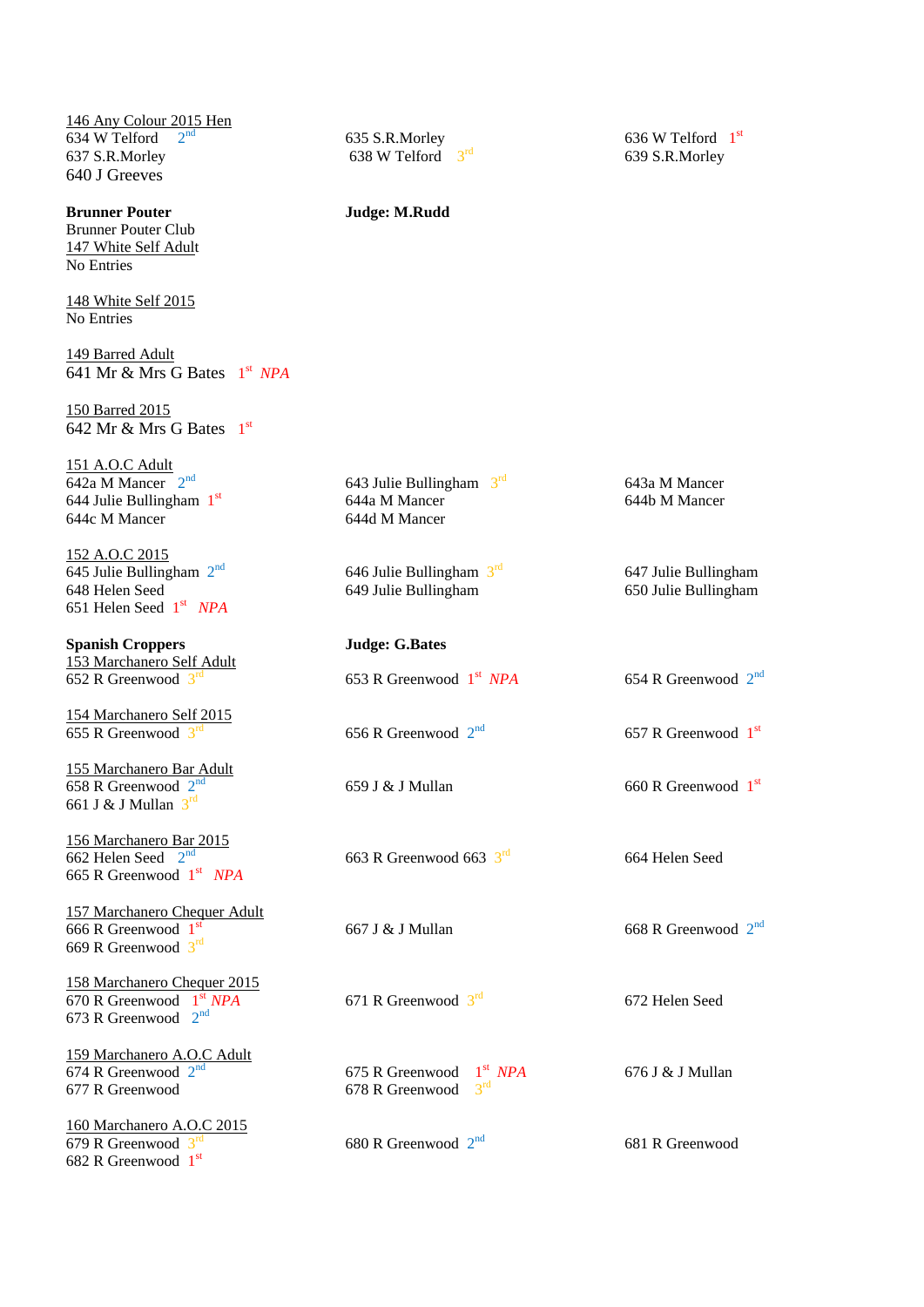### 161 A.O.V Spanish Cropper Adult No Entries

| 162 A.O.V Spanish Cropper 2015<br>683 Mr & Mrs K Sparkes             | 684 Mr & Mrs K Sparkes              |                                          |
|----------------------------------------------------------------------|-------------------------------------|------------------------------------------|
| <b>Limerick Tumbler</b>                                              | <b>Judge: R.Greenwood</b>           |                                          |
| <b>163 Adult</b>                                                     |                                     |                                          |
| 685bKaren Vaughan                                                    | 686 Karen Vaughan                   | 687 Karen Vaughan 3rd                    |
| 688 Karen Vaughan 2 <sup>nd</sup>                                    | 689 G Giddings                      | 690 Karen Vaughan 1 <sup>st</sup> NPA    |
| 691 G Giddings                                                       | 692 Karen Vaughan                   |                                          |
| 164 2015                                                             |                                     |                                          |
| 693 G Giddings $1st$                                                 | 694 G Giddings $2nd$                |                                          |
| <b>English Short Face Tumbler</b><br>165 Red/Yellow Self/Agate Adult | <b>Judge: G.Bates</b>               |                                          |
| 695 Jo Taylor                                                        | 696 Jo Taylor $3^{\text{rd}}$       | 697 Jon Nicholls                         |
| 698 Jo Taylor                                                        | 699 Jon Nicholls                    | 700 Jo Taylor $1st$                      |
| 701 Jon Nicholls                                                     | 702 Jo Taylor $2nd$                 | 703 Jon Nicholls                         |
| 704 J & J Mullan                                                     | 705 Jo Taylor                       | 706 J & J Mullan                         |
| 166 Red/Yellow Self/Agate 2015                                       |                                     |                                          |
| 707 Jo Taylor                                                        | 708 J & J Mullan                    | 709 Jo Taylor $1st$ NPA                  |
| 710 Jo Taylor $3^{\text{rd}}$                                        | 2 <sup>nd</sup><br>711 J & J Mullan |                                          |
| 167 Bald/Beard Adult                                                 |                                     |                                          |
| 712 J & J Mullan $1st$                                               | 713 J & J Mullan $2^{nd}$           |                                          |
| 168 Bald/Beard 2015                                                  |                                     |                                          |
| 714 J & J Mullan $2^{nd}$                                            | 1 <sup>st</sup><br>715 C Ronald     | 716 J & J Mullan                         |
| 169 A.O.C Adult                                                      |                                     |                                          |
| 717 Jo Taylor $1st$                                                  | 718 Jon Nicholls                    | 719 Jon Nicholls                         |
| 720 J & J Mullan                                                     | $2^{nd}$<br>721 Jo Taylor           | 722 Jon Nicholls                         |
| 723 J & J Mullan 3rd                                                 | 724 Jon Nicholls                    |                                          |
| 170 A.O.C 2015                                                       |                                     |                                          |
| 725 Jo Taylor $1st$ NPA                                              | 3 <sup>rd</sup><br>726 J & J Mullan | 727 Jo Taylor $2nd$                      |
| 728 J & J Mullan                                                     |                                     |                                          |
| <b>Oriental Frill</b>                                                | <b>Judge: J.Graves</b>              |                                          |
| 171 Adult Cock                                                       | 730 JV & SJ Gregg                   |                                          |
| 729 J & E Ottley<br>732 H Caws $3^{\text{rd}}$                       | 733 Sheila Goodman 2 <sup>nd</sup>  | 731 R & M Goodenough<br>734 J & E Ottley |
| 735 JV & SJ Gregg $1st$                                              | 736 H Caws                          |                                          |
| 172 Adult Hen                                                        |                                     |                                          |
| 737 Jon Nicholls                                                     | 738 Sheila Goodman $3^{\text{rd}}$  | 739 JV & SJ Gregg $1st$                  |
| 740 H Caws $2nd$                                                     | 741 Jon Nicholls                    |                                          |
| 173 2015                                                             |                                     |                                          |
| 742 JV & SJ Gregg $1st$ NPA                                          | 743 R & M Goodenough                | 744 Sheila Goodman $2nd$                 |
| 745 JV & SJ Gregg $3^{\text{rd}}$                                    |                                     |                                          |
| <b>African Owl</b>                                                   | <b>Judge: J.Graves</b>              |                                          |
| 174 Adult                                                            |                                     |                                          |
| 746 JV & SJ Gregg                                                    | 747 Helen Seed $2nd$                | 748 JV & SJ Gregg $1st$                  |
| 749 Helen Seed $3rd$                                                 |                                     |                                          |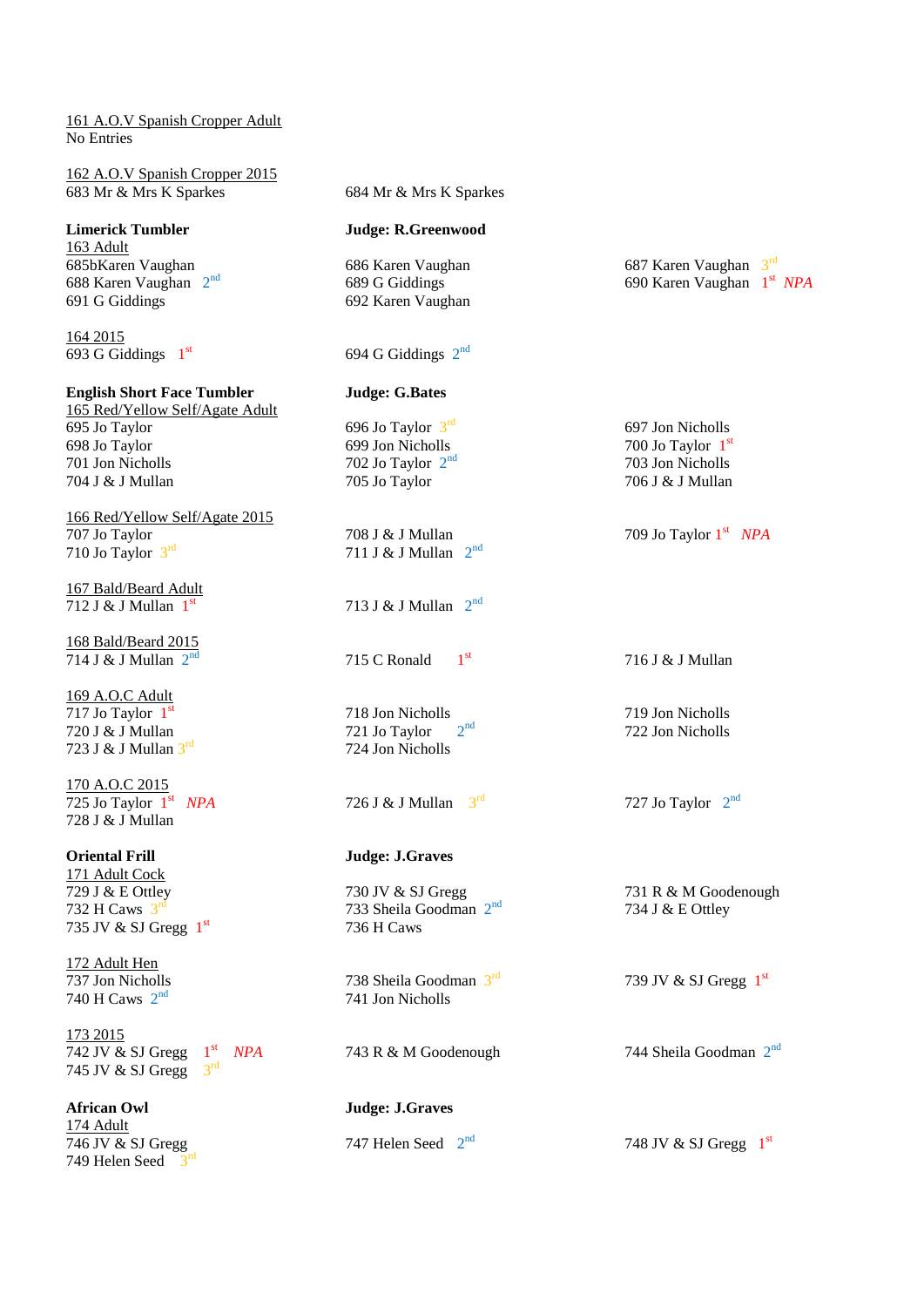175 2015 750 Helen Seed 1st  $753$  Helen Seed  $754$  H Caws  $3^{rd}$ 

**English Owl Judge: F.Bradbourn** 176 Adult 755 Hetherington & Rudd 756 R & M Goodenough 757 Hetherington & Rudd

177 2015 758 R.S Henderson 1 st *NPA*

**Turbit Judge: J.Graves** 178 Adult 759 JV  $\&$  SJ Gregg  $2^{nd}$ 

179 2015 761 JV & SJ Gregg  $1<sup>st</sup>$ 

**Barb, Carrier & Scandaroon Judge: G.Candler** 180 Barb Adult 763 B&D White 2 766 Andrew Emerson

181 Barb Yearling 767 Ashleigh Emerson  $2<sup>nd</sup>$ 770 B&D White 771 Ashleigh Emerson

182 Barb 2015 773 B&D White  $1<sup>st</sup>$ 776 B&D White  $2^{nd}$ 

183 Carrrier Adult 779 B&D White  $1<sup>st</sup>$ 

184 Carrier Yearling 781 B&D White  $1^{\text{st}}$ 784 Andrew Emerson

185 Carrier 2015 785 Andrew Emerson 786 B Hulse  $3^{\text{rd}}$ <br>788 DE & S Bramley 789 B&D White  $2^{\text{nd}}$ 788 DE & S Bramley

186 Scandaroon Adult Cock 791 I S Matthews 1st

187 Scandaroon Adult Hen 794 B HulseI  $3<sup>rd</sup>$ 797 I S Matthews 798 B Hulse

188 Scandaroon 2015 799 I S Matthews  $3<sup>r</sup>$ 

**Show Tippler Judge: R.Sargeant** 189 Adult Cock

190 Adult Hen  $805$  John S Harrison  $2<sup>nd</sup>$ 

*NPA* 751 H Caws 752 JV & SJ Gregg  $2^{nd}$ 

nd 760 JV & SJ Gregg 1 st *NPA*

 $762 \text{ R} \& \text{ M}$  Goodenough  $2^{\text{nd}}$ 

764 Andrew Emerson

768 B&D White  $1<sup>st</sup>$ 

780 B&D White

**782 Andrew Emerson** 

792 B&D White  $3^{\text{rd}}$ 

795 S Matthews  $2<sup>nd</sup>$ 

800 B&D White  $1<sup>st</sup>$ 

802 John S Harrison 803 John S Harrison 1st NPA

806 John S Harrison  $3<sup>rd</sup>$ 

 $3<sup>rd</sup>$  769 Andrew Emerson<br>772 Andrew Emerson 772 Andrew Emerson

st *NPA*

374 Ashleigh Emerson<br>
277 Andrew Emerson<br>
278 Ashleigh Emerson 778 Ashleigh Emerson

783 B&D White 2<sup>nd</sup>

 $787$  B&D White  $1^{\text{st}}$ 790 Andrew Emerson

 $\frac{rd}{193}$  I S Matthews  $2^{nd}$ 

796 B&D White 1st

 $\frac{\text{st}}{\text{10}}$  801 I S Matthews  $2^{\text{nd}}$ 

<sup>st</sup> *NPA* 804 John S Harrison 2<sup>nd</sup>

rd 807 John S Harrison 1<sup>st</sup>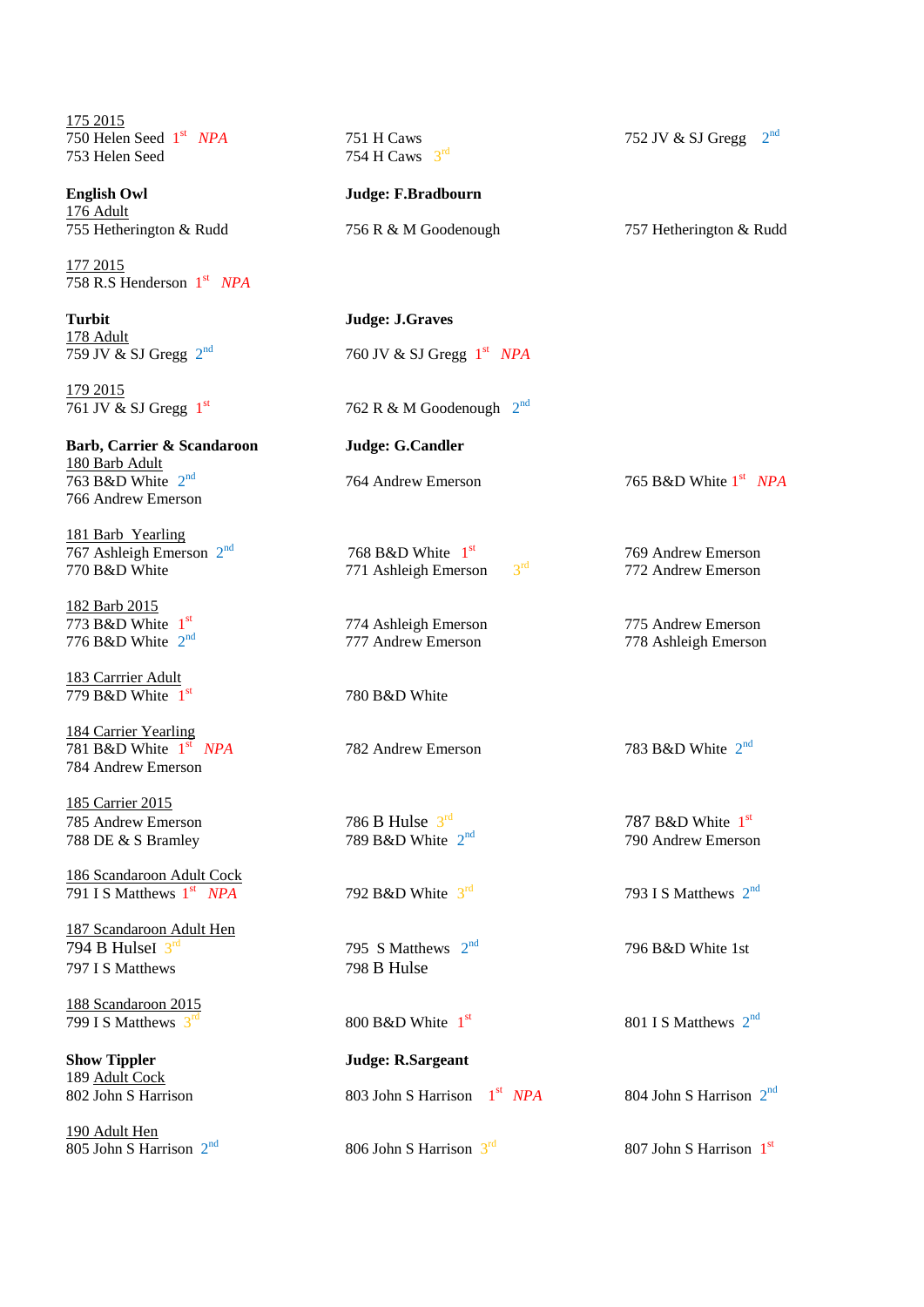191 2015 808 John S Harrison 2

**Old Dutch Capuchine Judge: R.Pratt** 192 Red/Yellow Adult Cock 810 R Platt **811 B Coverdale** 812 Helen Seed 1<sup>st</sup> NPA 813 B Coverdale  $2^{nd}$ 

193 Red/Yellow Adult Hen 815 B Coverdale 816 Helen Seed 1st 818 Mr & Mrs G Bates 2

194 Red/Yellow 2015 Cock 820 B Coverdale 821 R Platt  $1<sup>st</sup>$ 823 Helen Seed 824 B Coverdale 825 B Coverdale 826 Mr & Mrs G Bate 827 B Coverdale

195 Red/Yellow 2015 Hen 828 B Coverdale  $2^{n}$ 831 Mr & Mrs G Bates

196 Any Colour Bar Adult Cock 832 Helen Seed 1 st *NPA*

197 Any Colour Bar Adult Hen 833 Helen Seed 1st

198 Any Colour Bar 2015 Cock 834 Helen Seed 1st

199 Any Colour Bar 2015 Hen 835 Helen Seed 1st

200 A.O.C Adult 836 Helen Seed 1st

201 A.O.C 2015 837 Helen Seed 1 st *NPA*

| <b>Nun</b>                                                                 | Judge: R.Sargeant                   |                               |
|----------------------------------------------------------------------------|-------------------------------------|-------------------------------|
| Nun Club Southern Region Show                                              |                                     |                               |
| 202 Black/Dun Adult                                                        |                                     |                               |
| 838 R.S Henderson $2nd$                                                    | 839 R Platt $1st$ NPA               | 840 P Eacott                  |
| 841 R Platt                                                                | 842 R.S Henderson                   | 843 P Eacott                  |
| 844 R.S Henderson $3^{\text{rd}}$                                          | 845 J & B Glew                      |                               |
| 203 Black/Dun 2015                                                         |                                     |                               |
| 846 R.S Henderson $2^{nd}$                                                 | 847 R.S Henderson $1st$             | 848 R.S Henderson $3rd$       |
| 204 AOC Adult                                                              |                                     |                               |
| 849 R.S Henderson 1 <sup>st</sup> NPA<br>852 R.S Henderson $3^{\text{rd}}$ | 850 P Eacott                        | 851 R.S Henderson $2^{nd}$    |
|                                                                            |                                     |                               |
| 205 AOC 2015                                                               |                                     |                               |
| 853 R.S Henderson $1st$                                                    | 854 R.S Henderson $3^{\text{rd}}$   | 855 R.S Henderson $2^{na}$    |
| <b>Antwerp Smerle</b>                                                      | Judge: M.Rudd                       |                               |
| 206 Adult Cock                                                             |                                     |                               |
| 1 <sup>st</sup><br>856 K Goodman MBE                                       | 857 Jeckell & Bates $3^{\text{rd}}$ | $2^{nd}$<br>858 K Goodman MBE |

nd 809 John S Harrison 1st

814 Mr & Mrs G Bates

819 B Coverdale

829 Helen Seed  $1<sup>st</sup>$ 

817 B Coverdale

822 B Coverdale

830 B Coverdale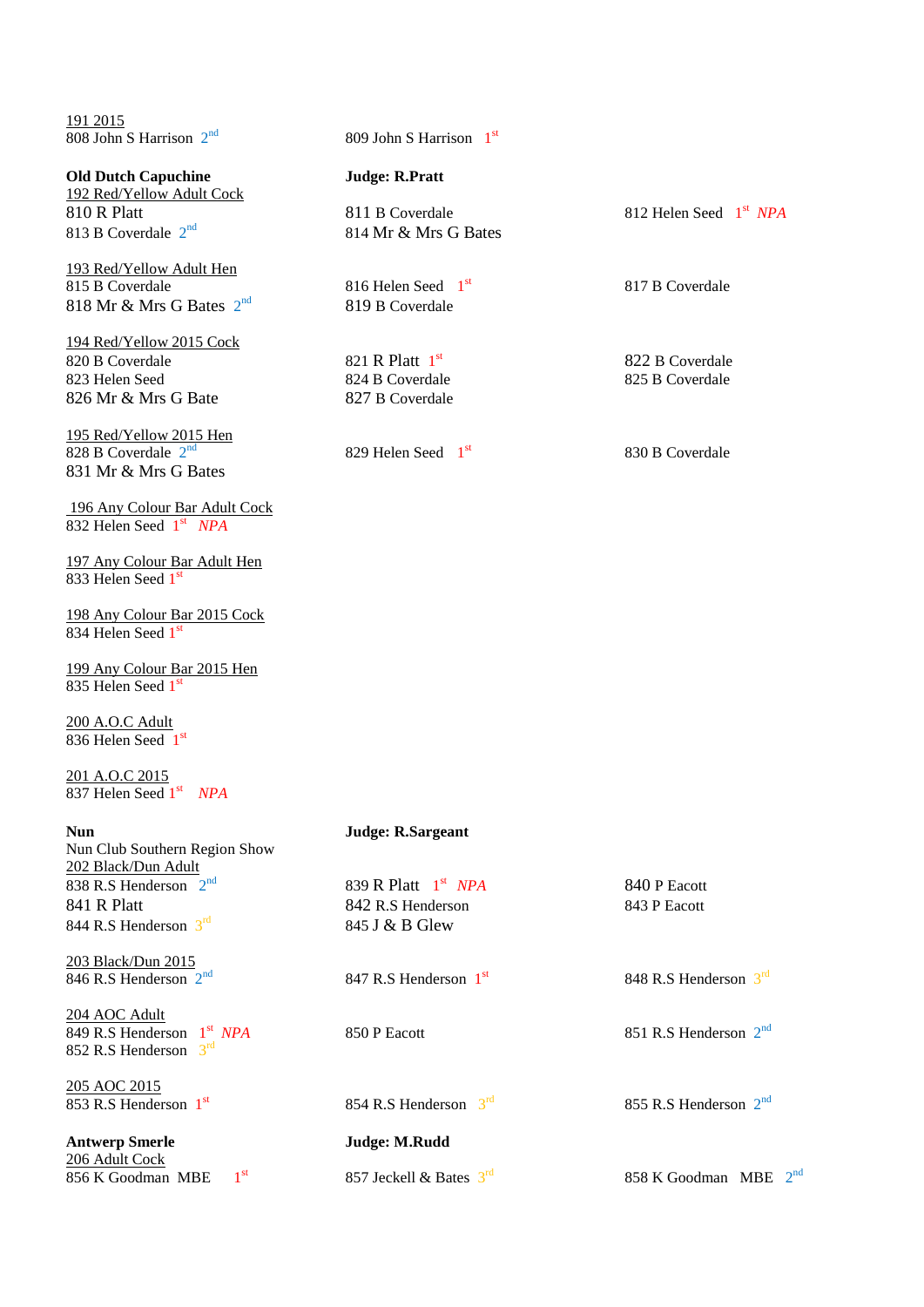## 207 Adult Hen 859 K Goodman MBE 1 862 K Goodman MBE 863 J & B Glew

208 2015 864 K Goodman MBE  $2<sup>nd</sup>$ <br>867 Jeckell & Bates 870 J & B Glew 1 st *NPA*

## **Stargard Shaker Judge: J.Vaughn** 209 Adult 871 B Hulse  $1<sup>st</sup>$

210 2015 No Entries

**Lahore Judge: K.Goodman MBE** Lahore Club Southern Region Show 211 Adult Cock 873 Mr & Mrs A Graves 1 st *NPA*

212 Adult Hen 874 Mr & Mrs A Graves 1<sup>st</sup>

213 2015 875 Mr & Mrs A Graves 1<sup>st</sup>

214 Adult 876 Littlewood & Roscoe  $3^{\text{rd}}$ 879 Littlewood & Roscoe 880 Sally Hustler 881 Littlewood & Roscoe 882 Sally Hustler 882 Sally Hustler 882 Sally Hustler 882 Sally Hustler 884 C Gibbs 882 Sally Hustler  $2^{nd}$ 885 C Ronald

215 2015 886 Sally Hustler 1st 895 C Ronald

216 Adult 896 J Greeves 897 J Greeves  $2<sup>nd</sup>$ 899 J Greeves  $1<sup>st</sup>$ 902 Aled Bradbourn

217 2015 903 J Greeves  $2<sup>nd</sup>$ 906 J Greeves  $907$  J Greeves  $3<sup>rd</sup>$ 

# 218 Adult

908 Sally Hustler 1 st *NPA*

219 2015 909 Sally Hustler 1<sup>st</sup>  $3<sup>rd</sup>$ 

nd 865 R & M Goodenough 866 J & B Glew 3<sup>1</sup> 868 K Goodman MBE 869 Jeckell & Bates 868 K Goodman MBE

*NPA* 872 B Hulse  $2^{nd}$ 

**Archangels Judge: J.Graves**

883 I S Matthews

887 Littlewood & Roscoe 3rd 889 R & K Pratt 890 C Gibbs 890 C Gibbs 891 Littlewood & Roscoe 892 Sally Hustler  $392$  Sally Hustler 893 Littlewood & Roscoe

## **Jacobin Judge: M.Rudd**

900 Mr & Mrs K Sparkes 901 J Greeves

904 Mr & Mrs K Sparkes  $1<sup>st</sup>$ 

**Frillback Judge: R.P.Sargeant**

<sup>st</sup> 860 J & B Glew 861 Jeckell & Bates 2<sup>nd</sup>

866 J & B Glew  $3^{\text{rd}}$ 

<sup>rd</sup> 877 I S Matthews 878 Sally Hustler 1<sup>st</sup>

 888 Sally Hustler 894 Sally Hustler  $2^{nd}$ 

nd 898 J Greeves  $3^{\text{rd}}$ 

905 J Greeves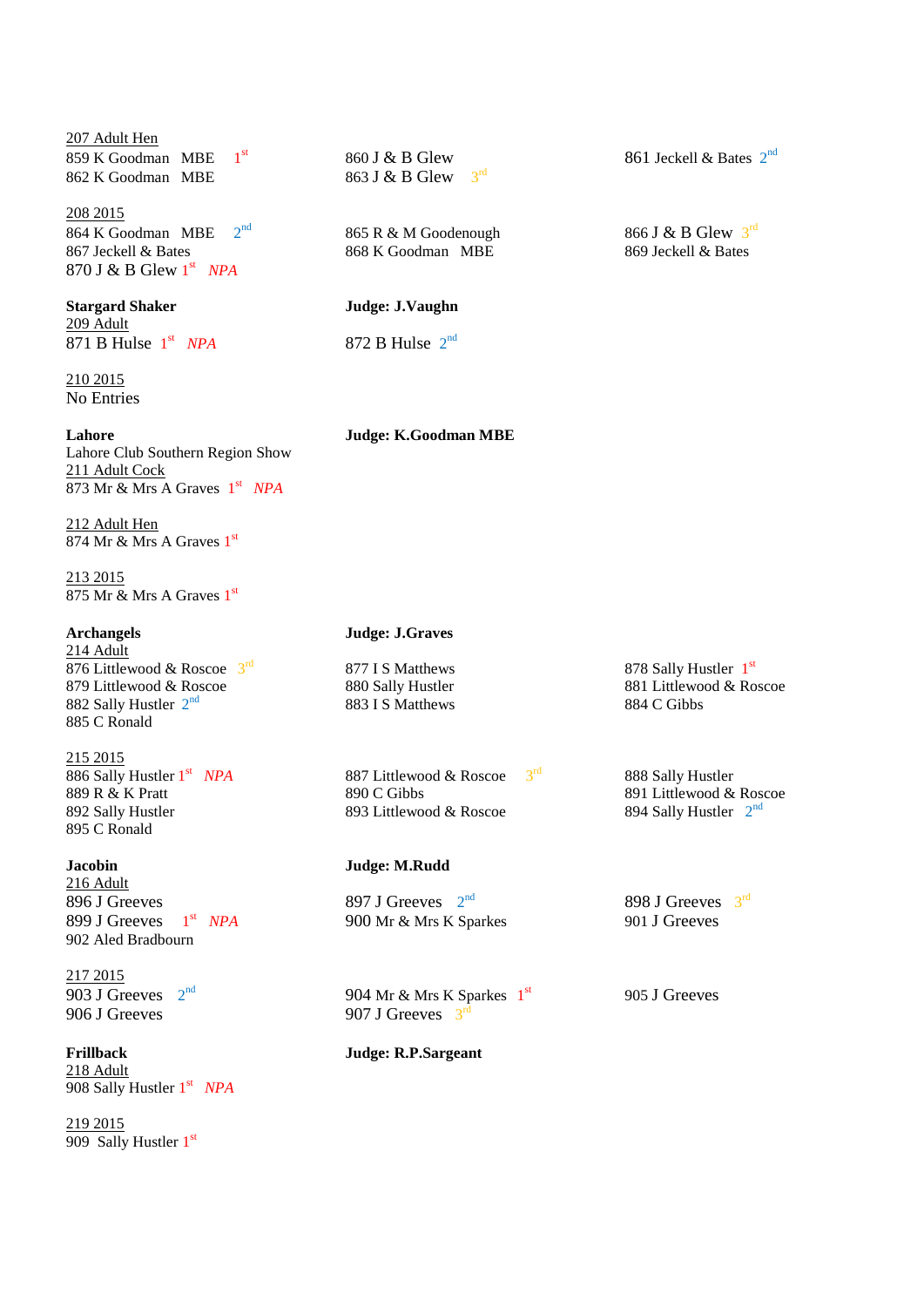**Ice** Ice Pigeon Club – Club Show

| Muffed<br>220 Adult Cock                                                  | <b>Judge: S.Hustler</b>                                                                    |                                                  |
|---------------------------------------------------------------------------|--------------------------------------------------------------------------------------------|--------------------------------------------------|
| 2 <sup>nd</sup><br>910 G Giddings<br>1 <sup>st</sup><br>913 Jamie Vaughan | 911 Mr & Mrs F Bradbourn $3^{\text{rd}}$<br>914 Mr & Mrs F Bradbourn                       | 912 P Eacott                                     |
| 221 Adult Hen<br>915 P Eacott<br>918 P Eacott                             | 916 Mr & Mrs F Bradbourn $2^{nd}$<br>919 Jamie Vaughan 1 <sup>st</sup> NPA                 | 917 G Giddings $3rd$<br>920 Mr & Mrs F Bradbourn |
| 222 2015<br>921 G Giddings $3rd$<br>924 Jamie Vaughan                     | 922 P Eacott<br>1 <sup>st</sup><br>925 Mr & Mrs F Bradbourn                                | 923 G Giddings 2 <sup>nd</sup>                   |
| Clean Leg<br>223 Forellen Adult<br>No Entries                             | <b>Judge: G.Giddings</b>                                                                   |                                                  |
| 224 Forellen 2015<br>No Entries                                           |                                                                                            |                                                  |
| 225 Barless Adult<br>926 P Eacott $1st$ NPA                               | 927 P Eacott                                                                               | 928 P Eacott                                     |
| 226 Barless 2015<br>929 Mr & Mrs K Sparkes                                |                                                                                            |                                                  |
| 227 A.O.C Adult<br>No Entries                                             |                                                                                            |                                                  |
| 228 A.O.C 2015<br>930 Mr & Mrs K Sparkes                                  |                                                                                            |                                                  |
| <b>Saxon, Swallow and Thuringer Breeds</b>                                | Judge: M.Rudd                                                                              |                                                  |
| 931 P Eacott<br>934 P Eacott $2^{nd}$                                     | 229 Any Variety Saxon, Swallow or other Thuringer Breed Any Age<br>932 R.S Henderson $1st$ | 933 P Eacott                                     |
| <b>Exhibition Fantail</b><br>230 White Adult<br>935 R Poore               | <b>Judge: N.Newman</b>                                                                     |                                                  |
| 231 White 2015<br>936 D Bryson 1st NPA                                    |                                                                                            |                                                  |
| 232 Black Adult<br>937 R Poore $1st$ NPA                                  | 938 D Bryson                                                                               | 939 D Bryson                                     |
| 233 Black 2015<br>940 D Bryson                                            | 941 R Poore                                                                                | 942 D Bryson                                     |
| 234 Any Colour Bar Adult<br>943 D Bryson<br>946 D Bryson 1st              | 944 R Poore $2^{nd}$                                                                       | 945 D Bryson 3rd                                 |